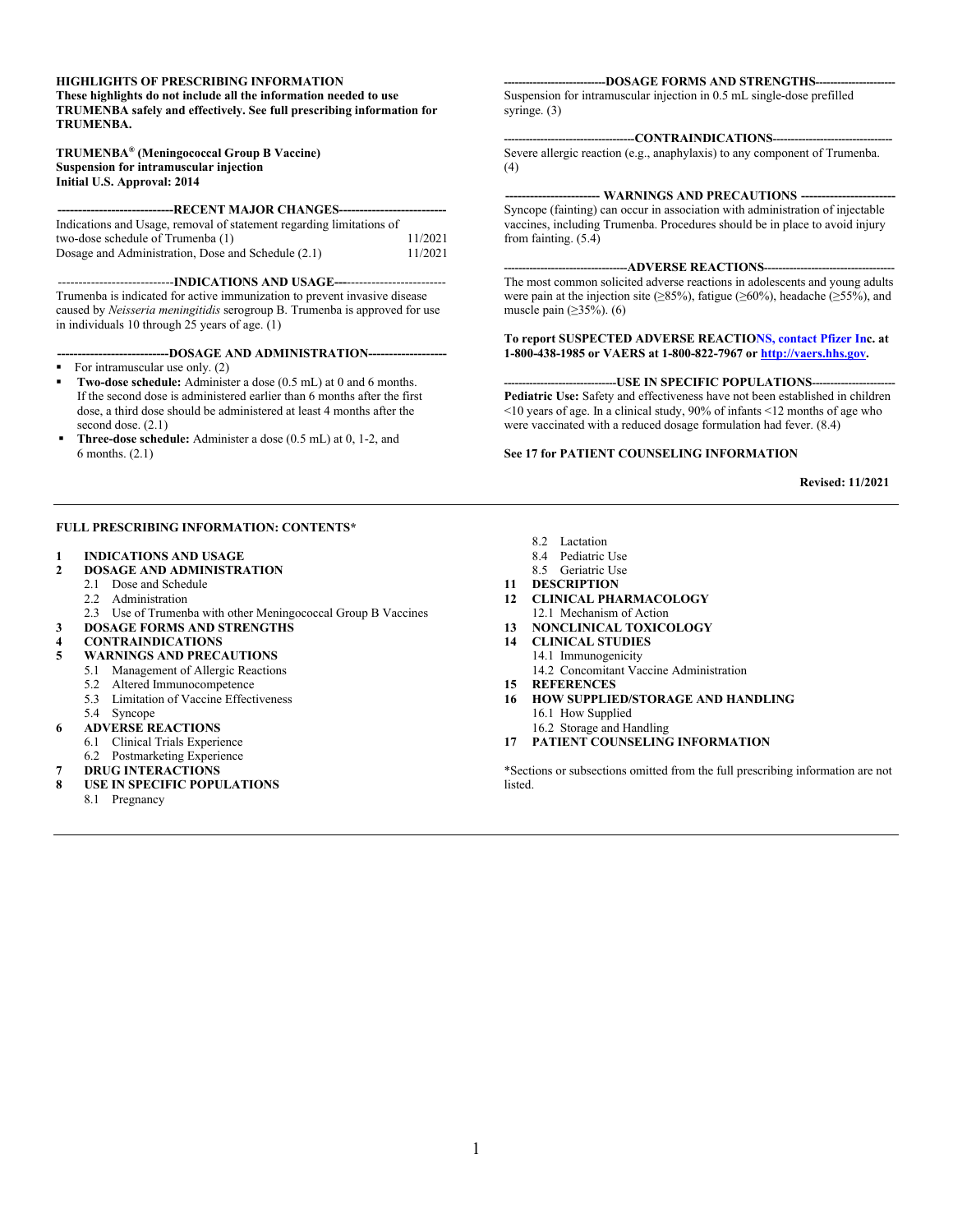# **FULL PRESCRIBING INFORMATION**

# **1 INDICATIONS AND USAGE**

Trumenba is indicated for active immunization to prevent invasive disease caused by *Neisseria meningitidis*  serogroup B. Trumenba is approved for use in individuals 10 through 25 years of age.

# **2 DOSAGE AND ADMINISTRATION**

For intramuscular use only.

# **2.1 Dose and Schedule**

**Two-dose schedule:** Administer a dose (0.5 mL) at 0 and 6 months. If the second dose is administered earlier than 6 months after the first dose, a third dose should be administered at least 4 months after the second dose.

**Three-dose schedule:** Administer a dose (0.5 mL) at 0, 1-2, and 6 months.

The choice of dosing schedule may depend on the risk of exposure and the patient's susceptibility to meningococcal serogroup B disease.

# **2.2 Administration**

Shake syringe vigorously to ensure that a homogenous white suspension of Trumenba is obtained. Do not use the vaccine if it cannot be re-suspended. Parenteral drug products should be inspected visually for particulate matter and discoloration prior to administration, whenever solution and container permit. Do not use if particulate matter or discoloration is found.

Inject each 0.5 mL dose intramuscularly, using a sterile needle attached to the supplied prefilled syringe. The preferred site for injection is the deltoid muscle of the upper arm. Do not mix Trumenba with any other vaccine in the same syringe.

# **2.3 Use of Trumenba with other Meningococcal Group B Vaccines**

Data are not available on the safety and effectiveness of using Trumenba and other meningococcal group B vaccines interchangeably to complete the vaccination series.

# **3 DOSAGE FORMS AND STRENGTHS**

Trumenba is a suspension for intramuscular injection in 0.5 mL single-dose prefilled syringe.

# **4 CONTRAINDICATIONS**

Severe allergic reaction (e.g. anaphylaxis) to any component of Trumenba *[see Description (11)]*.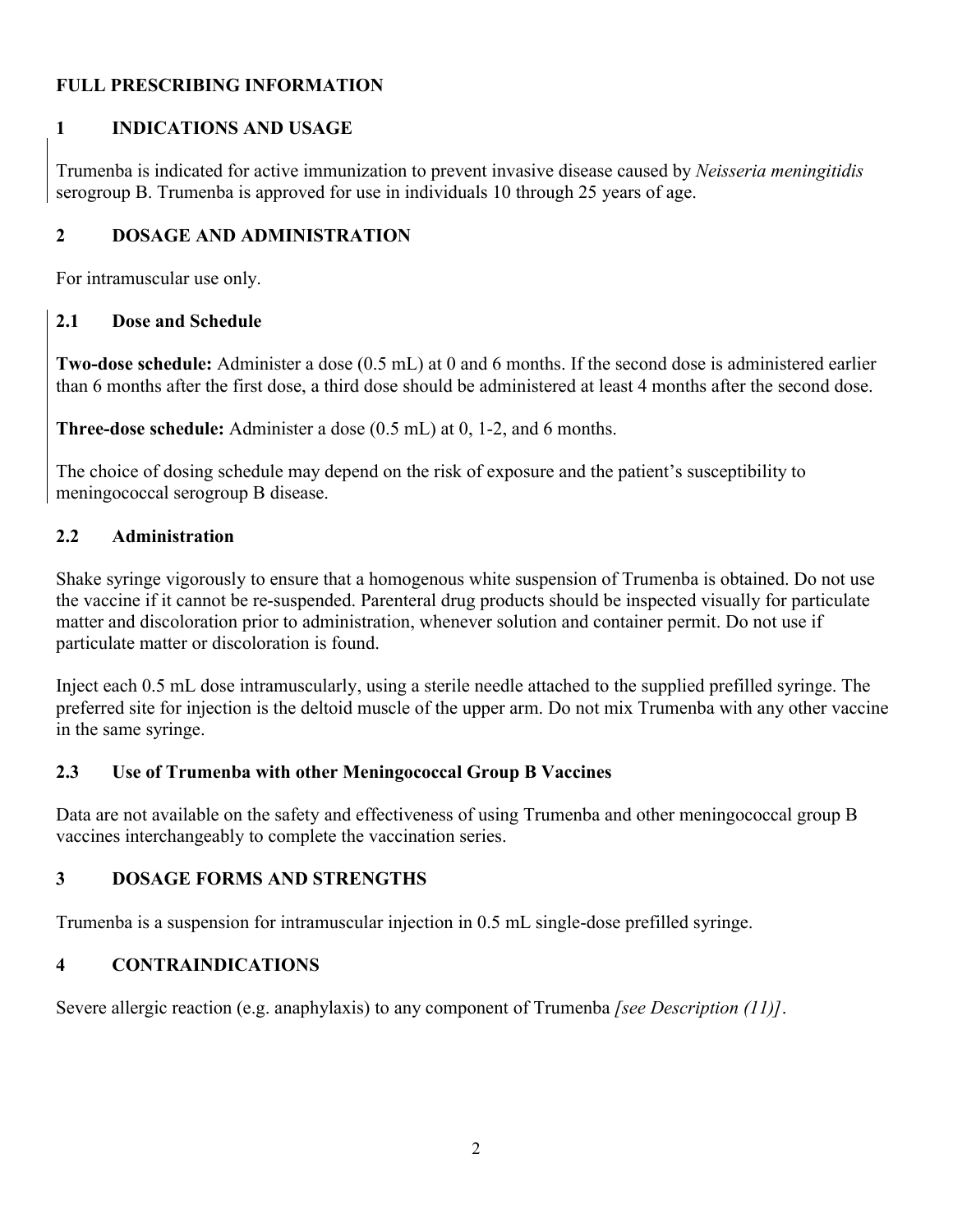# **5 WARNINGS AND PRECAUTIONS**

# **5.1 Management of Allergic Reactions**

Epinephrine and other appropriate agents used to manage immediate allergic reactions must be immediately available should an acute anaphylactic reaction occur following administration of Trumenba.

# **5.2 Altered Immunocompetence**

## *Reduced Immune Response*

Some individuals with altered immunocompetence may have reduced immune responses to Trumenba.

# *Complement Deficiency*

Persons with certain complement deficiencies and persons receiving treatment that inhibits terminal complement activation (for example, eculizumab) are at increased risk for invasive disease caused by *N. meningitidis* serogroup B even if they develop antibodies following vaccination with Trumenba *[see Clinical Pharmacology (12)]*.

# **5.3 Limitation of Vaccine Effectiveness**

Vaccination with Trumenba may not protect all vaccine recipients against *N. meningitidis* serogroup B infections.

## **5.4 Syncope**

Syncope (fainting) can occur in association with administration of injectable vaccines, including Trumenba. Procedures should be in place to avoid injury from fainting.

## **6 ADVERSE REACTIONS**

In clinical studies, the most common solicited adverse reactions in adolescents and young adults were pain at the injection site ( $\geq$ 85%), fatigue ( $\geq$ 60%), headache ( $\geq$ 55%), and muscle pain ( $\geq$ 35%).

## **6.1 Clinical Trials Experience**

Because clinical trials are conducted under widely varying conditions, adverse reaction rates observed in the clinical trials of a vaccine cannot be directly compared to rates in the clinical trials of another vaccine and may not reflect the rates observed in clinical practice.

The safety of Trumenba was evaluated in 16,284 subjects 10 through 25 years of age in 12 clinical studies (9 randomized controlled and 3 supportive non-controlled studies) conducted in the U.S., Europe, Canada, Chile, and Australia. A total of 11,991 subjects 10 through 18 years of age, and 4,293 subjects 19 through 25 years of age received at least one dose of Trumenba. A total of 5,501 subjects 10 through 25 years of age in the control groups received saline placebo and/or one of the following vaccine(s): Human Papillomavirus Quadrivalent (Types 6, 11, 16, and 18) Vaccine, Recombinant (HPV4) (Merck & Co., Inc.); Tetanus Toxoid, Reduced Diphtheria Toxoid and Acellular Pertussis Vaccine Adsorbed (Tdap) (Sanofi Pasteur Ltd.); Meningococcal (Serogroups A, C, Y and W-135) Polysaccharide Diphtheria Toxoid Conjugate Vaccine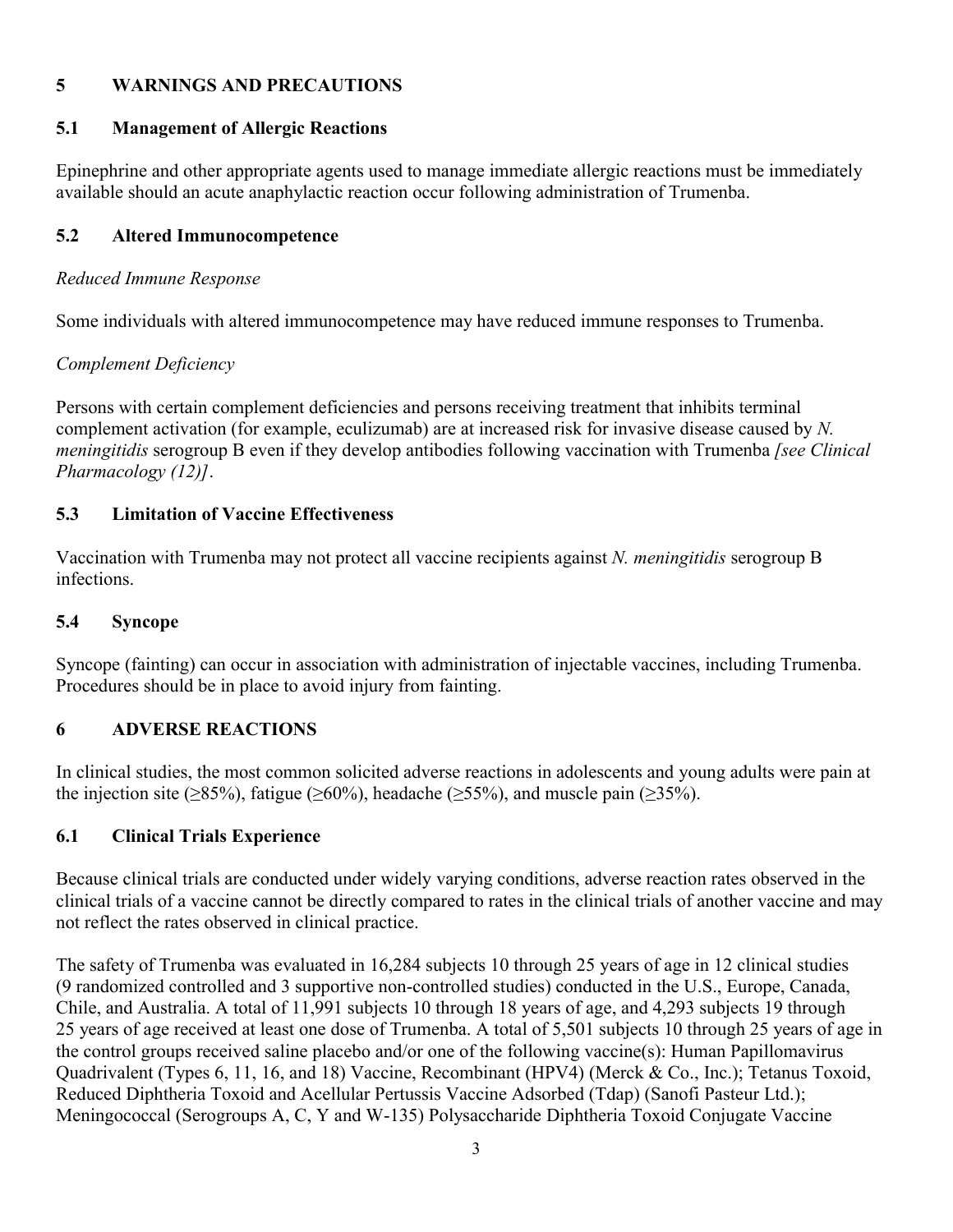(MenACWY) (Sanofi Pasteur Inc.); a non-U.S. licensed reduced diphtheria toxoid, tetanus toxoid, acellular pertussis and inactivated polio virus vaccine (dTaP-IPV) (Sanofi Pasteur, Inc.); Hepatitis A Vaccine (HAV) (GlaxoSmithKline Biologicals).

The safety evaluation in the clinical studies included an assessment of: (1) solicited local and systemic reactions, and use of antipyretic medication after each vaccination in an electronic diary maintained by the subject or the subject's parent/legal guardian and (2) spontaneous reports of adverse events (AEs), including serious adverse events (SAEs), throughout the study (day of vaccination through 1 month or 6 months after the last vaccination, depending on the study and safety parameter).

In controlled studies, demographic characteristics were generally similar with regard to gender, race, and ethnicity among subjects who received Trumenba and those who received control. Among participants in clinical trials B1971009 (Study 1009), B1971016 (Study 1016), and B1971057 (Study 1057), 41.3% to 51.5% were male, 76.1% to 87.3% were White, 8.1% to 20.8% were Black or African-American, <2% were Asian, and 5.8% to 17.1% were Hispanic/Latino.

# **Solicited Local and Systemic Adverse Reactions**

Study 1057 was a randomized, observer-blinded, multicenter trial in the U.S. and Europe. In this study, 1057 subjects 10 through 25 years of age received at least 1 dose of Trumenba on a 0- and 6-month schedule. Trumenba was co-administered with Meningococcal (Groups A, C, Y, W-135) Oligosaccharide Diphtheria CRM<sup>197</sup> Conjugate Vaccine (MenACWY) (GSK Vaccines, SRL) for the first dose.

Study 1009 was a randomized, active-controlled, observer-blinded, multicenter trial in the U.S., Canada, and Europe in which 2,693 subjects 10 through 18 years of age received at least 1 dose of Trumenba on a 0-, 2-, and 6- month schedule. A control group (n=897) received HAV at 0 and 6 months, and saline at 2 months.

Study 1016 was a randomized, placebo-controlled, observer-blinded, multicenter trial in the U.S., Canada, and Europe in which 2,471 subjects 18 through 25 years of age received at least 1 dose of Trumenba and 822 subjects received saline on a 0-, 2,- and 6- month schedule.

Local adverse reactions at the injection site were assessed in the three studies.

Tables 1, 2, and 3 present the percentage and severity of reported local adverse reactions within 7 days following each dose of Trumenba for Study 1057 and following each dose of Trumenba or control (HAV/saline or saline) for Study 1009 and Study 1016, respectively.

In Studies 1009 and 1016, local adverse reactions were reported more frequently following Trumenba compared to control (see Tables 2 and 3, respectively).

| Table 1: Percentages of Subjects 10 through 25 Years of Age (Study 1057 <sup>ª</sup> ) Reporting Local Adverse Reactions |                                             |                       |  |  |  |  |
|--------------------------------------------------------------------------------------------------------------------------|---------------------------------------------|-----------------------|--|--|--|--|
|                                                                                                                          | <b>Within 7 Days After Each Vaccination</b> |                       |  |  |  |  |
|                                                                                                                          | Dose 2<br>Dose 1                            |                       |  |  |  |  |
|                                                                                                                          | Trumenba+MenACWY-CRM <sup>b</sup>           | Trumenba <sup>b</sup> |  |  |  |  |
| <b>Local Reaction</b>                                                                                                    | $N=1044$                                    | $N=903$               |  |  |  |  |
| Pain <sup>c</sup>                                                                                                        |                                             |                       |  |  |  |  |
| $Anv^d$                                                                                                                  | 85.0                                        | 82.2                  |  |  |  |  |
| Mild                                                                                                                     | 41.2                                        | 38.9                  |  |  |  |  |
| Moderate                                                                                                                 | 39.1                                        | 37.9                  |  |  |  |  |
| Severe                                                                                                                   | 4.7                                         | 5.4                   |  |  |  |  |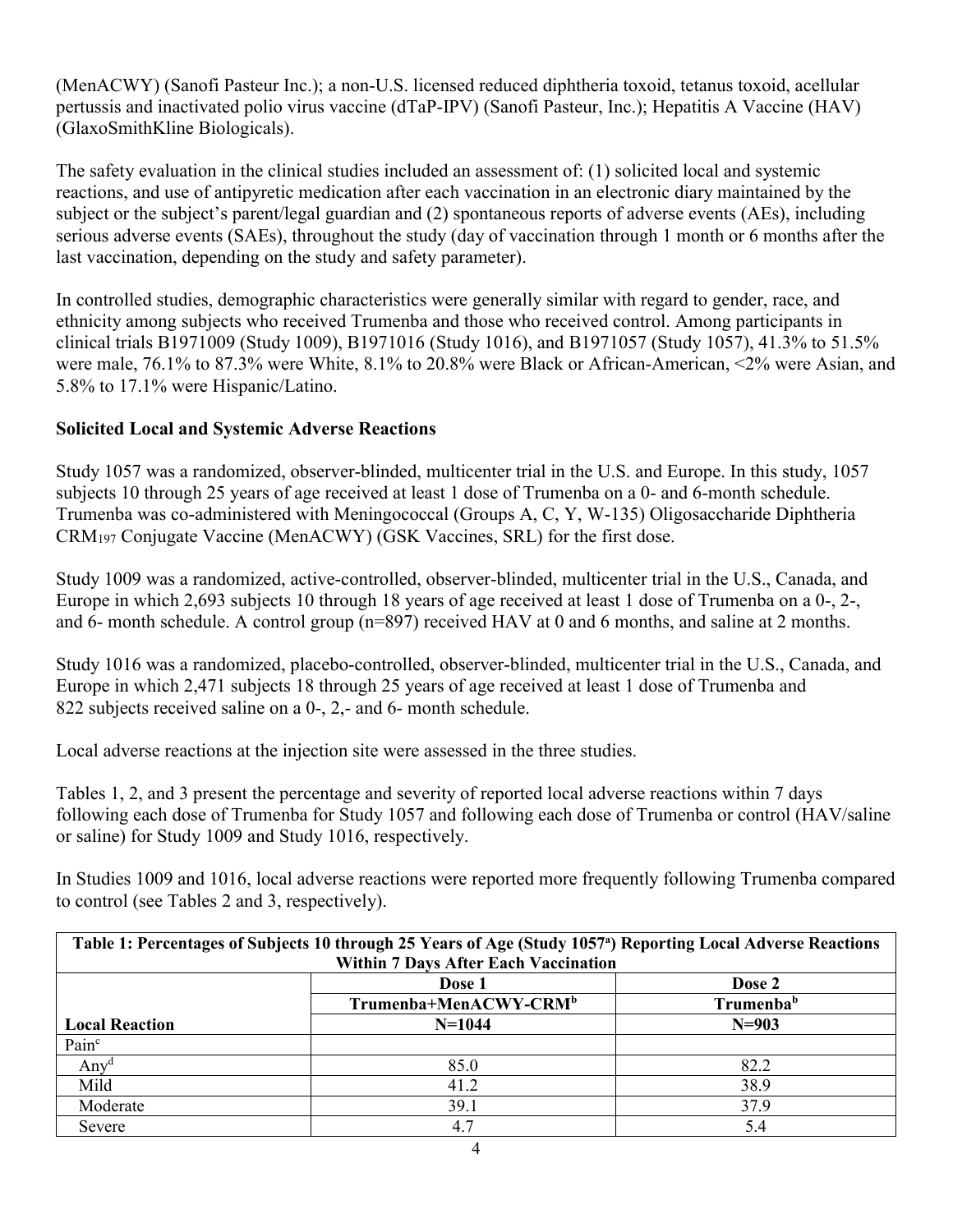| Table 1: Percentages of Subjects 10 through 25 Years of Age (Study 1057 <sup>a</sup> ) Reporting Local Adverse Reactions |                                                                 |                       |  |  |  |  |  |
|--------------------------------------------------------------------------------------------------------------------------|-----------------------------------------------------------------|-----------------------|--|--|--|--|--|
|                                                                                                                          | <b>Within 7 Days After Each Vaccination</b><br>Dose 2<br>Dose 1 |                       |  |  |  |  |  |
|                                                                                                                          | Trumenba+MenACWY-CRM <sup>b</sup>                               | Trumenba <sup>b</sup> |  |  |  |  |  |
| <b>Local Reaction</b>                                                                                                    | $N=1044$                                                        | $N = 903$             |  |  |  |  |  |
| Rednesse                                                                                                                 |                                                                 |                       |  |  |  |  |  |
| Any <sup>d</sup> $( \geq 2.5$ cm)                                                                                        | 16.9                                                            | 14.7                  |  |  |  |  |  |
| Mild                                                                                                                     | 6.8                                                             | 5.2                   |  |  |  |  |  |
| Moderate                                                                                                                 | 8.0                                                             | 8.4                   |  |  |  |  |  |
| Severe                                                                                                                   | 2.0                                                             | 1.1                   |  |  |  |  |  |
| Swelling <sup>e</sup>                                                                                                    |                                                                 |                       |  |  |  |  |  |
| Any <sup>d</sup> $( \geq 2.5$ cm)                                                                                        | 17.0                                                            | 14.3                  |  |  |  |  |  |
| Mild                                                                                                                     | 9.8                                                             | 6.4                   |  |  |  |  |  |
| Moderate                                                                                                                 | 6.9                                                             | 7.5                   |  |  |  |  |  |
| Severe                                                                                                                   | 0.3                                                             | 0.3                   |  |  |  |  |  |

<sup>a</sup> Study 1057: National Clinical Trial (NCT) number NCT03135834.<br> **b** Trumenba and MenACWY-CRM were administered at 0 month fol

<sup>b</sup> Trumenba and MenACWY-CRM were administered at 0 month followed by Trumenba alone at 6 months. Local reactions were recorded at the Trumenba injection site only.

<sup>c</sup> Mild (does not interfere with activity); moderate (interferes with activity); severe (prevents daily activity).

d "Any" is defined as the cumulative frequency of subjects who reported a reaction as "mild", "moderate", or "severe" within 7 days of

vaccination.

Mild (2.5-5.0 cm); moderate (>5.0-10.0 cm); severe (>10.0 cm).

**Table 2: Percentages of Subjects 10 through 18 Years of Age (Study 1009<sup>a</sup> ) Reporting Local Adverse Reactions Within 7 Days After Each Vaccination**

|                                   | Dose 1                |                         |                       | Dose 2                  | Dose 3                |                         |
|-----------------------------------|-----------------------|-------------------------|-----------------------|-------------------------|-----------------------|-------------------------|
|                                   | Trumenba <sup>b</sup> | HAV/Saline <sup>b</sup> | Trumenba <sup>b</sup> | HAV/Saline <sup>b</sup> | Trumenba <sup>b</sup> | HAV/Saline <sup>b</sup> |
| <b>Local Reaction</b>             | $N = 2681$            | $N = 890$               | $N = 2545$            | $N = 843$               | $N = 2421$            | $N = 821$               |
| Painc                             |                       |                         |                       |                         |                       |                         |
| Any <sup>d</sup>                  | 86.7                  | 47.0                    | 77.7                  | 15.2                    | 76.0                  | 34.0                    |
| Mild                              | 41.1                  | 36.5                    | 39.4                  | 12.3                    | 34.1                  | 23.8                    |
| Moderate                          | 40.7                  | 9.9                     | 33.2                  | 2.7                     | 36.5                  | 9.9                     |
| Severe                            | 5.0                   | 0.6                     | 5.1                   | 0.1                     | 5.4                   | 0.4                     |
| Redness <sup>e</sup>              |                       |                         |                       |                         |                       |                         |
| Any <sup>d</sup> $( \geq 2.5$ cm) | 16.2                  | 1.3                     | 12.5                  | 0.6                     | 13.9                  | 1.1                     |
| Mild                              | 5.6                   | 1.2                     | 5.2                   | 0.6                     | 4.9                   | 1.0                     |
| Moderate                          | 8.8                   | 0.1                     | 6.1                   | 0.0                     | 6.8                   | 0.1                     |
| Severe                            | 1.9                   | 0.0                     | 1.1                   | 0.0                     | 2.2                   | 0.0                     |
| Swelling <sup>e</sup>             |                       |                         |                       |                         |                       |                         |
| Any <sup>d</sup> $( \geq 2.5$ cm) | 18.0                  | 2.2                     | 13.9                  | 0.6                     | 15.4                  | 0.9                     |
| Mild                              | 8.5                   | 1.8                     | 6.3                   | 0.5                     | 7.9                   | 0.7                     |
| Moderate                          | 8.8                   | 0.4                     | 7.3                   | 0.1                     | 6.8                   | 0.1                     |
| Severe                            | 0.7                   | 0.0                     | 0.2                   | 0.0                     | 0.7                   | 0.0                     |

 $\frac{a}{b}$  Study 1009: NCT01830855.

<sup>b</sup> Trumenba was administered at 0, 2, and 6 months. HAV was administered at 0 and 6 months and saline was administered at 2 months.<br>Mild (does not interfere with activity): moderate (interferee with activity); severa (pr

<sup>c</sup> Mild (does not interfere with activity); moderate (interferes with activity); severe (prevents daily activity).

d "Any" is defined as the cumulative frequency of subjects who reported a reaction as "mild", "moderate", or "severe" within 7 days of vaccination.

Mild (2.5-5.0 cm); moderate (>5.0-10.0 cm); severe (>10.0 cm).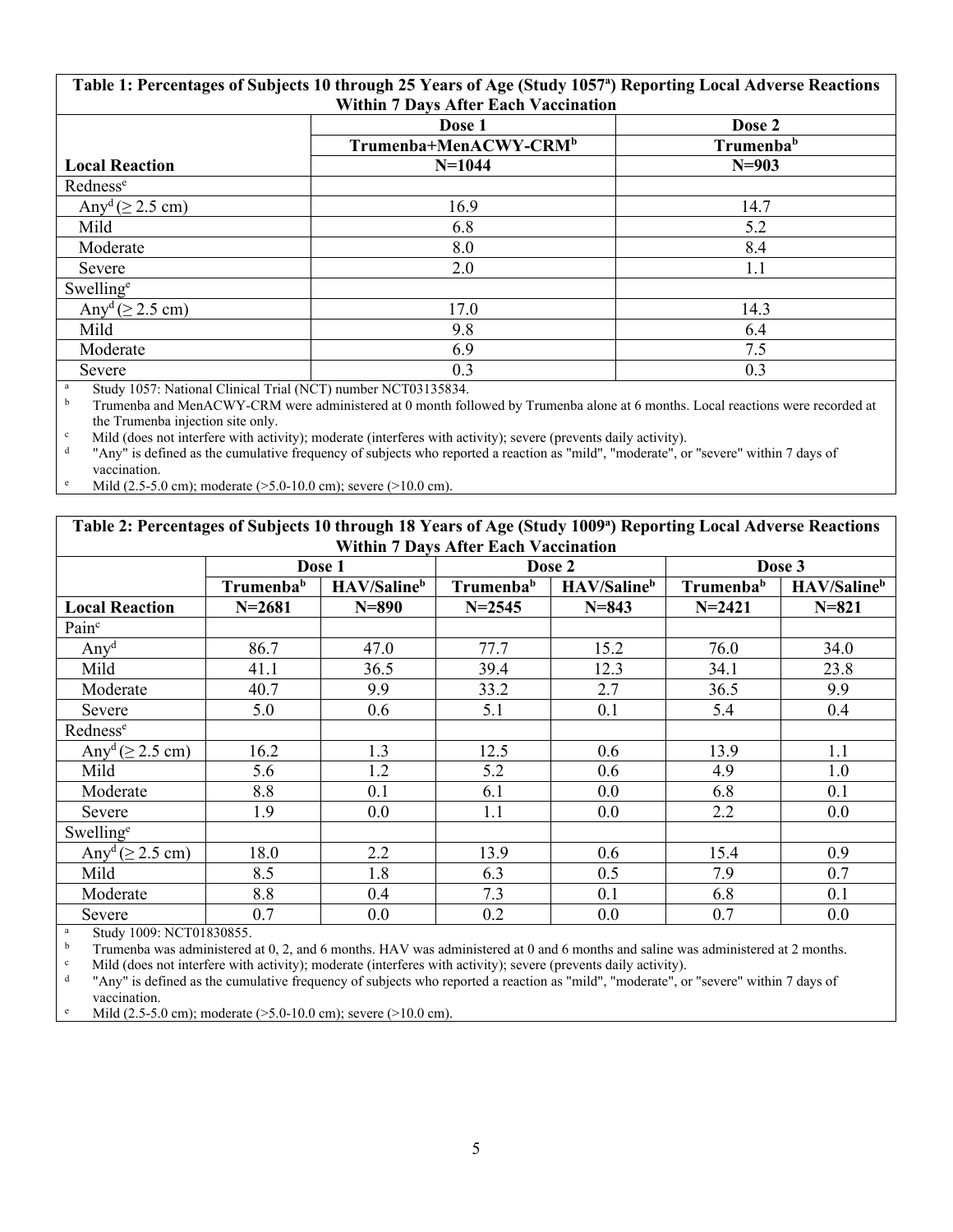| 0<br><b>Within 7 Days After Each Vaccination</b> |                       |                            |                       |                            |                       |                            |  |
|--------------------------------------------------|-----------------------|----------------------------|-----------------------|----------------------------|-----------------------|----------------------------|--|
|                                                  | Dose 1                |                            | Dose 2                |                            |                       | Dose 3                     |  |
|                                                  | Trumenba <sup>b</sup> | <b>Saline</b> <sup>b</sup> | Trumenba <sup>b</sup> | <b>Saline</b> <sup>b</sup> | Trumenba <sup>b</sup> | <b>Saline</b> <sup>b</sup> |  |
| <b>Local Reaction</b>                            | $N = 2425$            | $N = 798$                  | $N = 2076$            | $N = 706$                  | $N=1823$              | $N = 624$                  |  |
| Pain <sup>c</sup>                                |                       |                            |                       |                            |                       |                            |  |
| Any <sup>d</sup>                                 | 84.2                  | 11.8                       | 79.3                  | 7.8                        | 80.4                  | 6.7                        |  |
| Mild                                             | 42.3                  | 10.7                       | 42.2                  | 6.8                        | 36.1                  | 6.4                        |  |
| Moderate                                         | 37.1                  | 1.1                        | 32.7                  | 1.0                        | 38.9                  | 0.3                        |  |
| Severe                                           | 4.8                   | 0.0                        | 4.4                   | 0.0                        | 5.3                   | $0.0\,$                    |  |
| Rednesse                                         |                       |                            |                       |                            |                       |                            |  |
| Any <sup>d</sup> $( \geq 2.5$ cm)                | 13.8                  | 0.6                        | 11.8                  | 0.3                        | 17.1                  | 0.2                        |  |
| Mild                                             | 5.8                   | 0.5                        | 4.6                   | 0.1                        | 6.2                   | 0.2                        |  |
| Moderate                                         | 7.1                   | 0.0                        | 6.3                   | 0.0                        | 8.6                   | $0.0\,$                    |  |
| Severe                                           | 0.9                   | 0.1                        | 0.9                   | 0.1                        | 2.3                   | $0.0\,$                    |  |
| Swelling <sup>e</sup>                            |                       |                            |                       |                            |                       |                            |  |
| Any <sup>d</sup> $( \geq 2.5$ cm)                | 15.5                  | 0.6                        | 14.0                  | 0.4                        | 16.6                  | 0.3                        |  |
| Mild                                             | 8.5                   | 0.3                        | 7.7                   | 0.3                        | 8.8                   | $0.0\,$                    |  |
| Moderate                                         | 6.8                   | 0.3                        | 6.0                   | 0.1                        | 7.2                   | 0.3                        |  |
| Severe                                           | 0.2                   | 0.1                        | 0.3                   | 0.0                        | 0.5                   | 0.0                        |  |

**Table 3: Percentages of Subjects 18 through 25 Years of Age (Study 1016<sup>a</sup> ) Reporting Local Adverse Reactions** 

<sup>a</sup> Study 1016: NCT01352845.

<sup>b</sup> Trumenba was administered at 0, 2, and 6 months. Saline was administered at 0, 2, and 6 months.

<sup>c</sup> Mild (does not interfere with activity); moderate (interferes with activity); severe (prevents daily activity).

d "Any" is defined as the cumulative frequency of subjects who reported a reaction as "mild", "moderate", or "severe" within 7 days of vaccination.

Mild (2.5-5.0 cm); moderate (>5.0-10.0 cm); severe (>10.0 cm).

In Study 1057, among Trumenba recipients, mean duration of pain was 2.7 days (range 1-17 days) after the first vaccination and 2.7 days (range 1-12 days) after the second vaccination; redness was 2.2 days (range 1-9 days) and 2.4 days (1-11 days), respectively; and swelling was 2.2 days (range 1-17 days) and 2.5 days (range 1-27 days), respectively.

In Study 1009, mean duration of pain was 2.4 to 2.6 days (range 1-17 days), redness was 2.0 to 2.2 days (range 1-12 days) and swelling was 2.0 to 2.1 days (range 1-21 days) for the three-dose series in the Trumenba groups. In Study 1016, mean duration of pain was 2.6 to 2.8 days (range 1-67 days), redness was 2.2 to 2.5 days (range 1-13 days) and swelling was 2.1 to 2.6 days (range 1-70 days) in the Trumenba group.

Tables 4, 5, and 6 present the percentage and severity of reported solicited systemic adverse reactions within 7 days of each dose of Trumenba for Study 1057 and within 7 days of each dose of Trumenba or control (HAV/saline or saline) for Study 1009 and Study 1016, respectively.

| Table 4: Percentages of Subjects 10 through 25 Years of Age (Study 1057 <sup>a</sup> ) Reporting Systemic Adverse<br>Reactions and Use of Antipyretic Medications Within 7 Days After Each Vaccination |                                                            |        |  |  |  |  |
|--------------------------------------------------------------------------------------------------------------------------------------------------------------------------------------------------------|------------------------------------------------------------|--------|--|--|--|--|
|                                                                                                                                                                                                        |                                                            |        |  |  |  |  |
|                                                                                                                                                                                                        | Dose 1                                                     | Dose 2 |  |  |  |  |
|                                                                                                                                                                                                        | Trumenba+MenACWY-CRM <sup>b</sup><br>Trumenba <sup>b</sup> |        |  |  |  |  |
| <b>Systemic Reaction</b>                                                                                                                                                                               | $N=1044$<br>$N = 903$                                      |        |  |  |  |  |
| Fever $(\geq 38^{\circ}C)$                                                                                                                                                                             |                                                            |        |  |  |  |  |
| $>38.0$ °C                                                                                                                                                                                             | 6.7                                                        | 3.2    |  |  |  |  |
| 38.0 °C to $\leq 38.5$ °C                                                                                                                                                                              | 4.0                                                        | 1.9    |  |  |  |  |
| 38.5 $\degree$ C to <39.0 $\degree$ C                                                                                                                                                                  | 2.1                                                        | 0.7    |  |  |  |  |
| 39.0°C to $\leq 40.0$ °C                                                                                                                                                                               | 0.6                                                        | 0.7    |  |  |  |  |
| $>40.0$ °C                                                                                                                                                                                             | 0.0                                                        | 0.0    |  |  |  |  |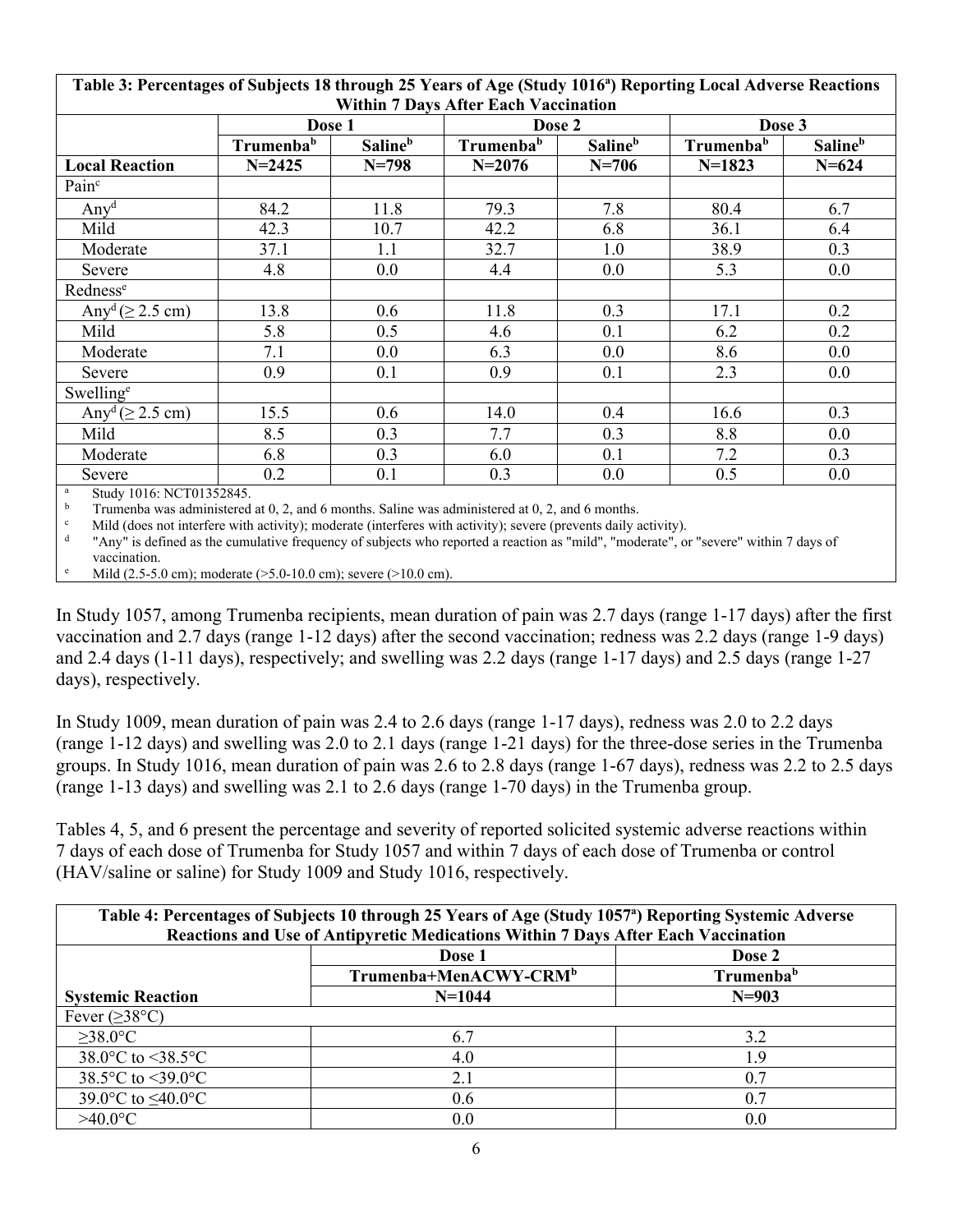|                                                                         | Table 4: Percentages of Subjects 10 through 25 Years of Age (Study 1057 <sup>a</sup> ) Reporting Systemic Adverse |                       |  |  |  |  |  |
|-------------------------------------------------------------------------|-------------------------------------------------------------------------------------------------------------------|-----------------------|--|--|--|--|--|
|                                                                         | Reactions and Use of Antipyretic Medications Within 7 Days After Each Vaccination                                 |                       |  |  |  |  |  |
|                                                                         | Dose 1                                                                                                            | Dose 2                |  |  |  |  |  |
|                                                                         | Trumenba+MenACWY-CRM <sup>b</sup>                                                                                 | Trumenba <sup>b</sup> |  |  |  |  |  |
| <b>Systemic Reaction</b>                                                | $N=1044$                                                                                                          | $N = 903$             |  |  |  |  |  |
| Vomiting <sup>c</sup>                                                   |                                                                                                                   |                       |  |  |  |  |  |
| Any <sup>d</sup>                                                        | 3.7                                                                                                               | 2.8                   |  |  |  |  |  |
| Mild                                                                    | 2.9                                                                                                               | 2.0                   |  |  |  |  |  |
| Moderate                                                                | 0.9                                                                                                               | 0.8                   |  |  |  |  |  |
| Severe                                                                  | 0.0                                                                                                               | 0.0                   |  |  |  |  |  |
| Diarrhea <sup>e</sup>                                                   |                                                                                                                   |                       |  |  |  |  |  |
| Any <sup>d</sup>                                                        | 14.1                                                                                                              | 10.6                  |  |  |  |  |  |
| Mild                                                                    | 10.7                                                                                                              | 7.6                   |  |  |  |  |  |
| Moderate                                                                | 3.3                                                                                                               | 2.5                   |  |  |  |  |  |
| Severe                                                                  | 0.1                                                                                                               | 0.4                   |  |  |  |  |  |
| Headachef                                                               |                                                                                                                   |                       |  |  |  |  |  |
| Any <sup>d</sup>                                                        | 46.5                                                                                                              | 41.6                  |  |  |  |  |  |
| Mild                                                                    | 25.1                                                                                                              | 23.1                  |  |  |  |  |  |
| Moderate                                                                | 19.0                                                                                                              | 16.5                  |  |  |  |  |  |
| Severe                                                                  | 2.4                                                                                                               | 2.0                   |  |  |  |  |  |
| Fatiguef                                                                |                                                                                                                   |                       |  |  |  |  |  |
| Any <sup>d</sup>                                                        | 51.9                                                                                                              | 45.2                  |  |  |  |  |  |
| Mild                                                                    | 25.4                                                                                                              | 23.0                  |  |  |  |  |  |
| Moderate                                                                | 23.7                                                                                                              | 19.2                  |  |  |  |  |  |
| Severe                                                                  | 2.9                                                                                                               | 3.0                   |  |  |  |  |  |
| Chills <sup>f</sup>                                                     |                                                                                                                   |                       |  |  |  |  |  |
| Any <sup>d</sup>                                                        | 18.5                                                                                                              | 18.5                  |  |  |  |  |  |
| Mild                                                                    | 11.5                                                                                                              | 11.6                  |  |  |  |  |  |
| Moderate                                                                | 5.7                                                                                                               | 6.2                   |  |  |  |  |  |
| Severe                                                                  | 1.2                                                                                                               | 0.7                   |  |  |  |  |  |
| Muscle pain (other than muscle pain at the injection site) <sup>f</sup> |                                                                                                                   |                       |  |  |  |  |  |
| Any <sup>d</sup>                                                        | 28.4                                                                                                              | 21.4                  |  |  |  |  |  |
| Mild                                                                    | 15.8                                                                                                              | 11.5                  |  |  |  |  |  |
| Moderate                                                                | 11.6                                                                                                              | 7.8                   |  |  |  |  |  |
| Severe                                                                  | 1.1                                                                                                               | 2.1                   |  |  |  |  |  |
| Joint painf                                                             |                                                                                                                   |                       |  |  |  |  |  |
| Any <sup>d</sup>                                                        | 19.6                                                                                                              | 18.7                  |  |  |  |  |  |
| Mild                                                                    | 10.2                                                                                                              | 11.2                  |  |  |  |  |  |
| Moderate                                                                | 8.6                                                                                                               | 6.5                   |  |  |  |  |  |
| Severe                                                                  | 0.8                                                                                                               | 1.0                   |  |  |  |  |  |
| Use of antipyretic medication                                           | 18.6                                                                                                              | 14.4                  |  |  |  |  |  |

 $\frac{a}{b}$  Study 1057: NCT03135834.<br>Trumenha and MenACWY-C

<sup>b</sup> Trumenba and MenACWY-CRM were administered at 0 month followed by Trumenba alone at 6 months.<br><sup>c</sup> Mild (1-2 times in 24 hours): moderate (>2 times in 24 hours): severe (requires intravenous hydration).

Mild (1-2 times in 24 hours); moderate (>2 times in 24 hours); severe (requires intravenous hydration).

d "Any" is defined as the cumulative frequency of subjects who reported a reaction as "mild", "moderate", or "severe" within 7 days of vaccination.

<sup>e</sup> Mild (2-3 loose stools in 24 hours); moderate (4-5 loose stools in 24 hours); severe (6 or more loose stools in 24 hours).<br>Mild (does not interfere with activity); moderate (some interference with activity); severe (p

<sup>f</sup> Mild (does not interfere with activity); moderate (some interference with activity); severe (prevents daily routine activity).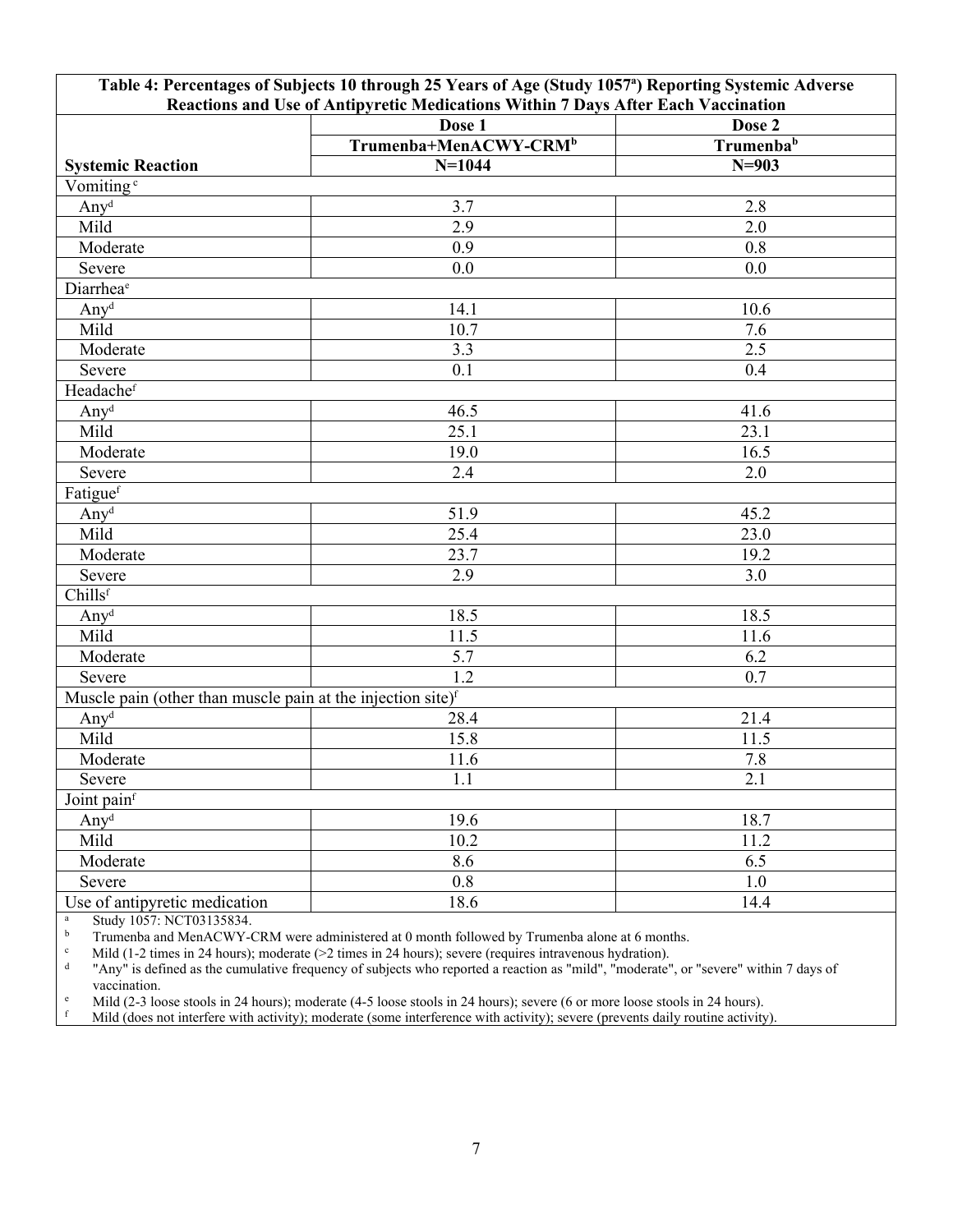| Table 5: Percentages of Subjects 10 through 18 Years of Age (Study 1009 <sup>a</sup> ) Reporting Systemic Adverse<br>Reactions and Use of Antipyretic Medications Within 7 Days After Each Vaccination |                 |             |                  |                  |            |             |
|--------------------------------------------------------------------------------------------------------------------------------------------------------------------------------------------------------|-----------------|-------------|------------------|------------------|------------|-------------|
|                                                                                                                                                                                                        | Dose 1          |             | Dose 2           |                  | Dose 3     |             |
|                                                                                                                                                                                                        | Trumenbab       | HAV/Salineb | Trumenbab        | HAV/Salineb      | Trumenbab  | HAV/Salineb |
| <b>Systemic Reaction</b>                                                                                                                                                                               | $N = 2681$      | $N = 890$   | $N = 2545$       | $N = 843$        | $N = 2421$ | $N = 821$   |
| Fever $(\geq 38^{\circ}C)^{c}$                                                                                                                                                                         |                 |             |                  |                  |            |             |
| $\geq$ 38.0°C                                                                                                                                                                                          | 6.4             | 1.9         | 2.0              | 1.5              | 2.7        | 2.3         |
| 38.0°C to <38.5°C                                                                                                                                                                                      | 4.0             | 1.3         | 1.2              | 0.7              | 1.8        | 1.3         |
| 38.5°C to <39.0°C                                                                                                                                                                                      | 1.9             | 0.3         | 0.7              | 0.7              | 0.6        | 0.4         |
| 39.0°C to ≤40.0°C                                                                                                                                                                                      | 0.5             | 0.2         | 0.1              | 0.1              | 0.3        | 0.5         |
| $>40.0$ °C                                                                                                                                                                                             | 0.0             | 0.0         | 0.0              | 0.0              | 0.0        | 0.1         |
| Vomiting <sup>d</sup>                                                                                                                                                                                  |                 |             |                  |                  |            |             |
| Any <sup>e</sup>                                                                                                                                                                                       | 3.7             | 1.9         | 2.2              | 1.4              | 1.7        | 2.2         |
| Mild                                                                                                                                                                                                   | 2.8             | 1.7         | 1.7              | 1.1              | 1.4        | 1.7         |
| Moderate                                                                                                                                                                                               | 0.9             | 0.2         | 0.4              | 0.4              | 0.3        | 0.5         |
| Severe                                                                                                                                                                                                 | 0.0             | 0.0         | 0.0              | 0.0              | 0.0        | 0.0         |
| Diarrheaf                                                                                                                                                                                              |                 |             |                  |                  |            |             |
| Any <sup>e</sup>                                                                                                                                                                                       | 10.6            | 12.1        | 7.6              | 9.1              | 7.7        | 7.6         |
| Mild                                                                                                                                                                                                   | 9.1             | 10.9        | 6.2              | 7.6              | 6.4        | 6.2         |
| Moderate                                                                                                                                                                                               | 1.3             | 1.1         | 1.3              | 1.2              | 1.0        | 1.1         |
| Severe                                                                                                                                                                                                 | 0.3             | 0.1         | 0.1              | 0.4              | 0.3        | 0.2         |
| Headache <sup>g</sup>                                                                                                                                                                                  |                 |             |                  |                  |            |             |
| Any <sup>e</sup>                                                                                                                                                                                       | 51.8            | 37.2        | 37.8             | 28.1             | 35.4       | 24.8        |
| Mild                                                                                                                                                                                                   | 28.7            | 24.0        | 20.2             | 15.7             | 18.9       | 13.5        |
| Moderate                                                                                                                                                                                               | 21.0            | 12.5        | 16.0             | 10.9             | 15.2       | 10.4        |
| Severe                                                                                                                                                                                                 | 2.2             | 0.7         | $\overline{1.7}$ | $\overline{1.5}$ | 1.3        | 1.0         |
| Fatigue <sup>g</sup>                                                                                                                                                                                   |                 |             |                  |                  |            |             |
| Any <sup>e</sup>                                                                                                                                                                                       | 54.0            | 40.3        | 38.3             | 26.3             | 35.9       | 24.4        |
| Mild                                                                                                                                                                                                   | 27.8            | 23.5        | 20.6             | 13.2             | 18.4       | 13.5        |
| Moderate                                                                                                                                                                                               | 23.2            | 15.2        | 15.8             | 11.7             | 15.2       | 10.0        |
| Severe                                                                                                                                                                                                 | 3.0             | 1.7         | 1.9              | 1.4              | 2.3        | 0.9         |
| Chills <sup>g</sup>                                                                                                                                                                                    |                 |             |                  |                  |            |             |
| Any <sup>e</sup>                                                                                                                                                                                       | 25.3            | 17.2        | 16.0             | 10.3             | 13.1       | 8.3         |
| Mild                                                                                                                                                                                                   | $\frac{1}{6.2}$ | 13.3        | 10.6             | 8.1              | 8.7        | 6.5         |
| Moderate                                                                                                                                                                                               | 8.0             | 3.5         | 4.8              | $1.8$            | $3.8\,$    | $1.7\,$     |
| Severe                                                                                                                                                                                                 | 1.2             | 0.4         | 0.6              | 0.5              | 0.5        | 0.1         |
| Muscle pain (other than muscle pain at the injection site) $s$                                                                                                                                         |                 |             |                  |                  |            |             |
| Any <sup>e</sup>                                                                                                                                                                                       | 24.4            | 19.2        | 17.8             | 10.3             | 17.6       | 11.1        |
| Mild                                                                                                                                                                                                   | 13.2            | 13.5        | 8.7              | 5.2              | 9.5        | 6.6         |
| Moderate                                                                                                                                                                                               | 10.1            | 5.4         | 7.9              | 4.5              | 7.2        | 4.3         |
| Severe                                                                                                                                                                                                 | 1.2             | 0.3         | 1.2              | 0.6              | 0.8        | 0.2         |
| Joint pain <sup>g</sup>                                                                                                                                                                                |                 |             |                  |                  |            |             |
| $Any^e$                                                                                                                                                                                                | 21.9            | 13.6        | 16.7             | 9.1              | 16.0       | 8.9         |
| Mild                                                                                                                                                                                                   | 11.8            | 8.3         | 8.4              | 5.0              | 8.9        | 5.5         |
| Moderate                                                                                                                                                                                               | 8.7             | 4.6         | 7.5              | 3.4              | 5.9        | 3.0         |
| Severe                                                                                                                                                                                                 | 1.4             | 0.7         | 0.8              | 0.7              | 1.2        | 0.4         |
| Use of antipyretic                                                                                                                                                                                     | 20.7            | 10.4        | 13.6             | 8.9              | 12.7       | 6.8         |
| medication                                                                                                                                                                                             |                 |             |                  |                  |            |             |

 $\frac{a}{b}$  Study 1009: NCT01830855.

<sup>b</sup> Trumenba was administered at 0, 2, and 6 months. HAV was administered at 0 and 6 months and saline was administered at 2 months.<br><sup>c</sup> Study 1009: Fever (>38°C): N=2679, 2540, and 2414 for Trumenba at Dose 1, Dose 2, an

<sup>c</sup> Study 1009: Fever (≥38°C): N=2679, 2540, and 2414 for Trumenba at Dose 1, Dose 2, and Dose 3, respectively; N=890, 840, and 819 for HAV/saline at Dose 1, Dose 2, and Dose 3, respectively.

<sup>d</sup> Mild (1-2 times in 24 hours); moderate ( $\geq$  times in 24 hours); severe (requires intravenous hydration).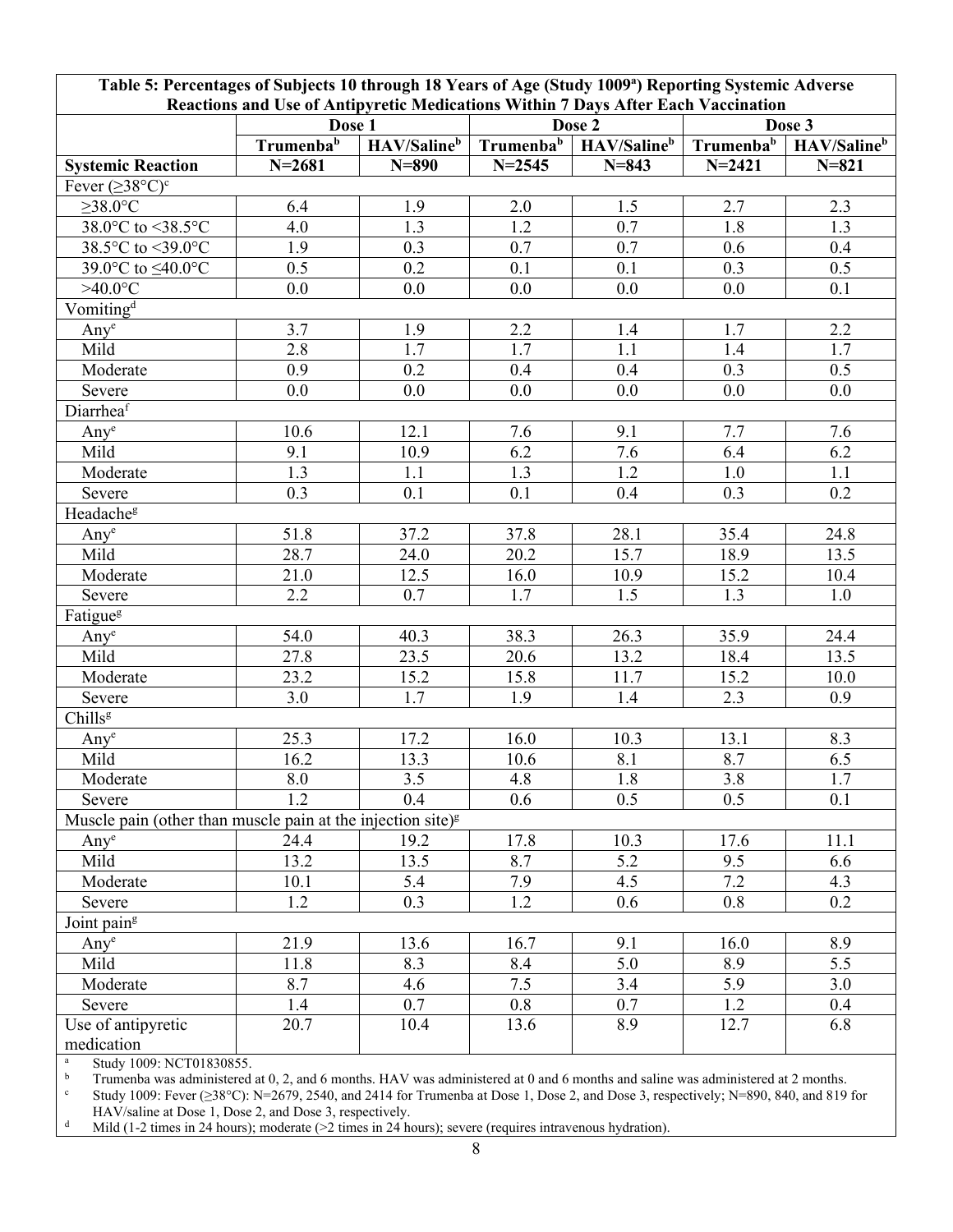### **Table 5: Percentages of Subjects 10 through 18 Years of Age (Study 1009<sup>a</sup> ) Reporting Systemic Adverse Reactions and Use of Antipyretic Medications Within 7 Days After Each Vaccination**

| TWAVAUTO ANG USU UI IMBID II VAU HIVAIVAUUHS "HUMIN" DA ISTINGI DAVIT " AVVINAUUH                                                    |                       |                         |                       |                         |                       |                         |
|--------------------------------------------------------------------------------------------------------------------------------------|-----------------------|-------------------------|-----------------------|-------------------------|-----------------------|-------------------------|
|                                                                                                                                      | Dose 1                |                         | Dose 2                |                         | Dose 3                |                         |
|                                                                                                                                      | Trumenba <sup>b</sup> | HAV/Saline <sup>b</sup> | Trumenba <sup>b</sup> | HAV/Saline <sup>b</sup> | Trumenba <sup>b</sup> | HAV/Saline <sup>b</sup> |
| <b>Systemic Reaction</b>                                                                                                             | $N = 2681$            | $N=890$                 | $N = 2545$            | $N = 843$               | $N = 2421$            | $N = 821$               |
| "Any" is defined as the cumulative frequency of subjects who reported a reaction as "mild", "moderate", or "severe" within 7 days of |                       |                         |                       |                         |                       |                         |
| vaccination.                                                                                                                         |                       |                         |                       |                         |                       |                         |
| Mild (2-3 loose stools in 24 hours); moderate (4-5 loose stools in 24 hours); severe (6 or more loose stools in 24 hours).           |                       |                         |                       |                         |                       |                         |

<sup>g</sup> Mild (does not interfere with activity); moderate (interferes with activity); severe (prevents daily activity).

### **Table 6: Percentages of Subjects 18 through 25 Years of Age (Study 1016<sup>a</sup> ) Reporting Systemic Adverse Reactions and Use of Antipyretic Medications Within 7 Days After Each Vaccination**

|                                                                         | intactions and OSt of Amupyleuc medications within 7 Days After Each Vaccination<br>Dose 1 |                     | Dose 2                |                            | Dose 3                |                            |
|-------------------------------------------------------------------------|--------------------------------------------------------------------------------------------|---------------------|-----------------------|----------------------------|-----------------------|----------------------------|
|                                                                         | Trumenba <sup>b</sup>                                                                      | Saline <sup>b</sup> | Trumenba <sup>b</sup> | <b>Saline</b> <sup>b</sup> | Trumenba <sup>b</sup> | <b>Saline</b> <sup>b</sup> |
| <b>Systemic Reaction</b>                                                | $N = 2425$                                                                                 | $N = 798$           | $N = 2076$            | $N = 706$                  | $N=1823$              | $N = 624$                  |
| Fever $(\geq 38^{\circ}C)^{c}$                                          |                                                                                            |                     |                       |                            |                       |                            |
| $\geq$ 38.0°C                                                           | 2.4                                                                                        | 0.6                 | $1.\overline{2}$      | $1.0$                      | 2.0                   | 0.6                        |
| 38.0°C to <38.5°C                                                       | 1.6                                                                                        | 0.4                 | 0.7                   | 0.6                        | 1.4                   | 0.5                        |
| 38.5°C to <39.0°C                                                       | 0.7                                                                                        | 0.0                 | 0.4                   | 0.3                        | 0.4                   | 0.2                        |
| 39.0°C to ≤40.0°C                                                       | 0.0                                                                                        | 0.3                 | 0.1                   | 0.1                        | 0.1                   | 0.0                        |
| $>40.0$ °C                                                              | 0.0                                                                                        | 0.0                 | 0.0                   | $\overline{0.0}$           | 0.1                   | 0.0                        |
| Vomiting <sup>d</sup>                                                   |                                                                                            |                     |                       |                            |                       |                            |
| $Any^e$                                                                 | 2.6                                                                                        | 2.1                 | 2.1                   | 1.6                        | $2.0\,$               | 1.4                        |
| Mild                                                                    | $\overline{2.2}$                                                                           | 2.1                 | 1.6                   | 1.3                        | 1.8                   | 1.1                        |
| Moderate                                                                | 0.4                                                                                        | 0.0                 | 0.5                   | 0.3                        | 0.2                   | 0.3                        |
| Severe                                                                  | 0.0                                                                                        | 0.0                 | 0.0                   | 0.0                        | 0.0                   | 0.0                        |
| Diarrheaf                                                               |                                                                                            |                     |                       |                            |                       |                            |
| Any <sup>e</sup>                                                        | 12.7                                                                                       | 11.8                | 8.6                   | 8.1                        | $7.5$                 | 6.9                        |
| Mild                                                                    | 10.2                                                                                       | 9.8                 | 6.4                   | 4.7                        | 6.1                   | $\overline{5.3}$           |
| Moderate                                                                | 2.4                                                                                        | $\overline{1.9}$    | $\overline{1.7}$      | 2.8                        | 1.2                   | $\overline{1.3}$           |
| Severe                                                                  | $\overline{0.2}$                                                                           | 0.1                 | 0.5                   | $\overline{0.6}$           | $\overline{0.2}$      | $\overline{0.3}$           |
| Headache <sup>g</sup>                                                   |                                                                                            |                     |                       |                            |                       |                            |
| Any <sup>e</sup>                                                        | 43.9                                                                                       | 36.2                | 33.1                  | 24.9                       | 32.5                  | 21.6                       |
| Mild                                                                    | 24.3                                                                                       | 22.1                | 18.4                  | 13.6                       | 17.6                  | 12.5                       |
| Moderate                                                                | 17.9                                                                                       | 13.5                | 13.3                  | 10.1                       | 13.3                  | 8.3                        |
| Severe                                                                  | 1.6                                                                                        | 0.6                 | 1.4                   | 1.3                        | 1.6                   | 0.8                        |
| Fatigue <sup>g</sup>                                                    |                                                                                            |                     |                       |                            |                       |                            |
| Any <sup>e</sup>                                                        | $\overline{50.9}$                                                                          | 39.8                | 39.2                  | 27.3                       | 39.3                  | 24.5                       |
| $Mil\overline{d}$                                                       | 25.4                                                                                       | 23.2                | 20.6                  | 13.9                       | 18.9                  | 13.1                       |
| Moderate                                                                | 22.1                                                                                       | 15.8                | 16.4                  | 11.5                       | 18.8                  | 9.6                        |
| Severe                                                                  | $\overline{3.4}$                                                                           | 0.9                 | 2.2                   | 2.0                        | 1.6                   | 1.8                        |
| Chills <sup>g</sup>                                                     |                                                                                            |                     |                       |                            |                       |                            |
| $Any^e$                                                                 | 18.1                                                                                       | 9.8                 | 12.4                  | 8.5                        | 12.6                  | 6.4                        |
| Mild                                                                    | 12.0                                                                                       | 8.1                 | 8.1                   | 6.9                        | 7.7                   | 4.3                        |
| Moderate                                                                | 4.9                                                                                        | 1.6                 | 3.5                   | 1.6                        | 4.2                   | $\overline{2.1}$           |
| Severe                                                                  | $\overline{1.1}$                                                                           | 0.0                 | $\overline{0.8}$      | 0.0                        | $0.8\,$               | $0.0\,$                    |
| Muscle pain (other than muscle pain at the injection site) <sup>g</sup> |                                                                                            |                     |                       |                            |                       |                            |
| $Any^e$                                                                 | 25.9                                                                                       | 14.5                | 15.6                  | 8.5                        | 16.9                  | 7.5                        |
| Mild                                                                    | 13.0                                                                                       | 9.6                 | 7.6                   | $\overline{5.8}$           | 8.9                   | 4.5                        |
| Moderate                                                                | 11.3                                                                                       | 4.4                 | $\overline{7.1}$      | 2.3                        | 6.8                   | 2.9                        |
| Severe                                                                  | 1.6                                                                                        | 0.5                 | 0.8                   | 0.4                        | 1.2                   | 0.2                        |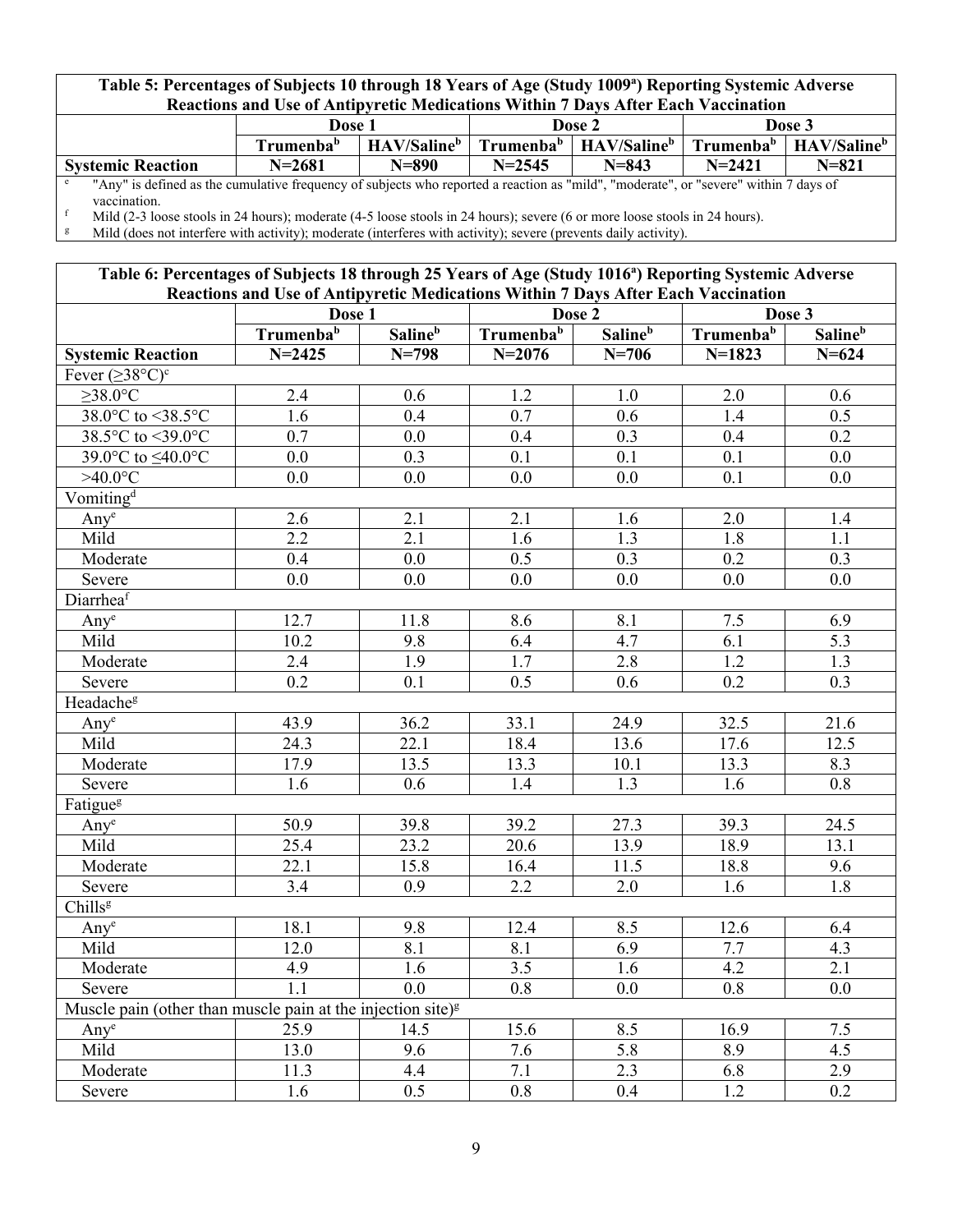| Table 6: Percentages of Subjects 18 through 25 Years of Age (Study 1016 <sup>a</sup> ) Reporting Systemic Adverse |                                                                                   |                            |                       |                            |                       |                            |  |
|-------------------------------------------------------------------------------------------------------------------|-----------------------------------------------------------------------------------|----------------------------|-----------------------|----------------------------|-----------------------|----------------------------|--|
|                                                                                                                   | Reactions and Use of Antipyretic Medications Within 7 Days After Each Vaccination |                            |                       |                            |                       |                            |  |
|                                                                                                                   | Dose 1                                                                            |                            |                       | Dose 2                     |                       | Dose 3                     |  |
|                                                                                                                   | Trumenba <sup>b</sup>                                                             | <b>Saline</b> <sup>b</sup> | Trumenba <sup>b</sup> | <b>Saline</b> <sup>b</sup> | Trumenba <sup>b</sup> | <b>Saline</b> <sup>b</sup> |  |
| <b>Systemic Reaction</b>                                                                                          | $N = 2425$                                                                        | $N = 798$                  | $N = 2076$            | $N = 706$                  | $N=1823$              | $N = 624$                  |  |
| Joint pain <sup>g</sup>                                                                                           |                                                                                   |                            |                       |                            |                       |                            |  |
| $Any^e$                                                                                                           | 19.6                                                                              | 10.9                       | 15.1                  | 6.5                        | 12.6                  | 5.3                        |  |
| Mild                                                                                                              | 10.3                                                                              | 6.9                        | 8.1                   | 3.7                        | 6.6                   | 2.9                        |  |
| Moderate                                                                                                          | 7.9                                                                               | 3.5                        | 6.2                   | 2.5                        | 5.4                   | 2.4                        |  |
| Severe                                                                                                            | 1.4                                                                               | 0.5                        | 0.9                   | 0.3                        | 0.6                   | 0.0                        |  |
| Use of antipyretic                                                                                                | 13.4                                                                              | 8.9                        | 12.3                  | 7.6                        | 12.8                  | 6.6                        |  |
| medication                                                                                                        |                                                                                   |                            |                       |                            |                       |                            |  |
| Study 1016: NCT01352845                                                                                           |                                                                                   |                            |                       |                            |                       |                            |  |

<sup>a</sup> Study 1016: NCT01352845.

<sup>b</sup> Trumenba was administered at 0, 2, and 6 months. Saline was administered at 0, 2, and 6 months.

Study 1016: Fever ( $\geq 38^{\circ}$ C): N=2415, 2067, and 1814 for Trumenba at Dose 1, Dose 2, and Dose 3, respectively; N=796, 705, and 621 for saline at Dose 1, Dose 2, and Dose 3, respectively.

<sup>d</sup> Mild (1-2 times in 24 hours); moderate (>2 times in 24 hours); severe (requires intravenous hydration).

e "Any" is defined as the cumulative frequency of subjects who reported a reaction as "mild", "moderate", or "severe" within 7 days of vaccination.

f Mild (2-3 loose stools in 24 hours); moderate (4-5 loose stools in 24 hours); severe (6 or more loose stools in 24 hours).

<sup>g</sup> Mild (does not interfere with activity); moderate (interferes with activity); severe (prevents daily activity).

In three early phase studies in which it was solicited, nausea was reported in up to 24% of adolescents. The frequencies of adverse reactions were highest after the first dose regardless of the schedule. After subsequent doses, the frequencies of adverse reactions were similar regardless of dose number and schedule.

### **Serious Adverse Events**

Among the 8 controlled studies investigating the three-dose (0, 1-2, and 6 months) schedule (Trumenba N=13,275, control N=5,501), SAEs were reported by 213 (1.6%) subjects and by 106 (1.9%) subjects who received at least one dose of Trumenba or control, respectively.

### **Non-serious Adverse Events**

Among the 8 controlled studies investigating the three-dose (0, 1-2, and 6 months) schedule (Trumenba N=13,275, control N=5,501), AEs that occurred within 30 days of vaccination were reported in 4,056 (30.6%) subjects who received at least one dose of Trumenba and 1,539 (28.0%) subjects in the control group who received at least one dose. AEs that occurred at a frequency of at least 2% and were more frequently observed in subjects who received Trumenba than subjects in the control group were injection site pain, fever, and headache.

### **6.2 Postmarketing Experience**

The following adverse reactions have been identified during post-approval use of Trumenba. Because these reactions are reported voluntarily from a population of uncertain size, it is not always possible to reliably estimate their frequency or establish a causal relationship to product exposure.

Immune System Disorders: Hypersensitivity reactions, including anaphylactic reactions. Nervous system disorder: Syncope (fainting).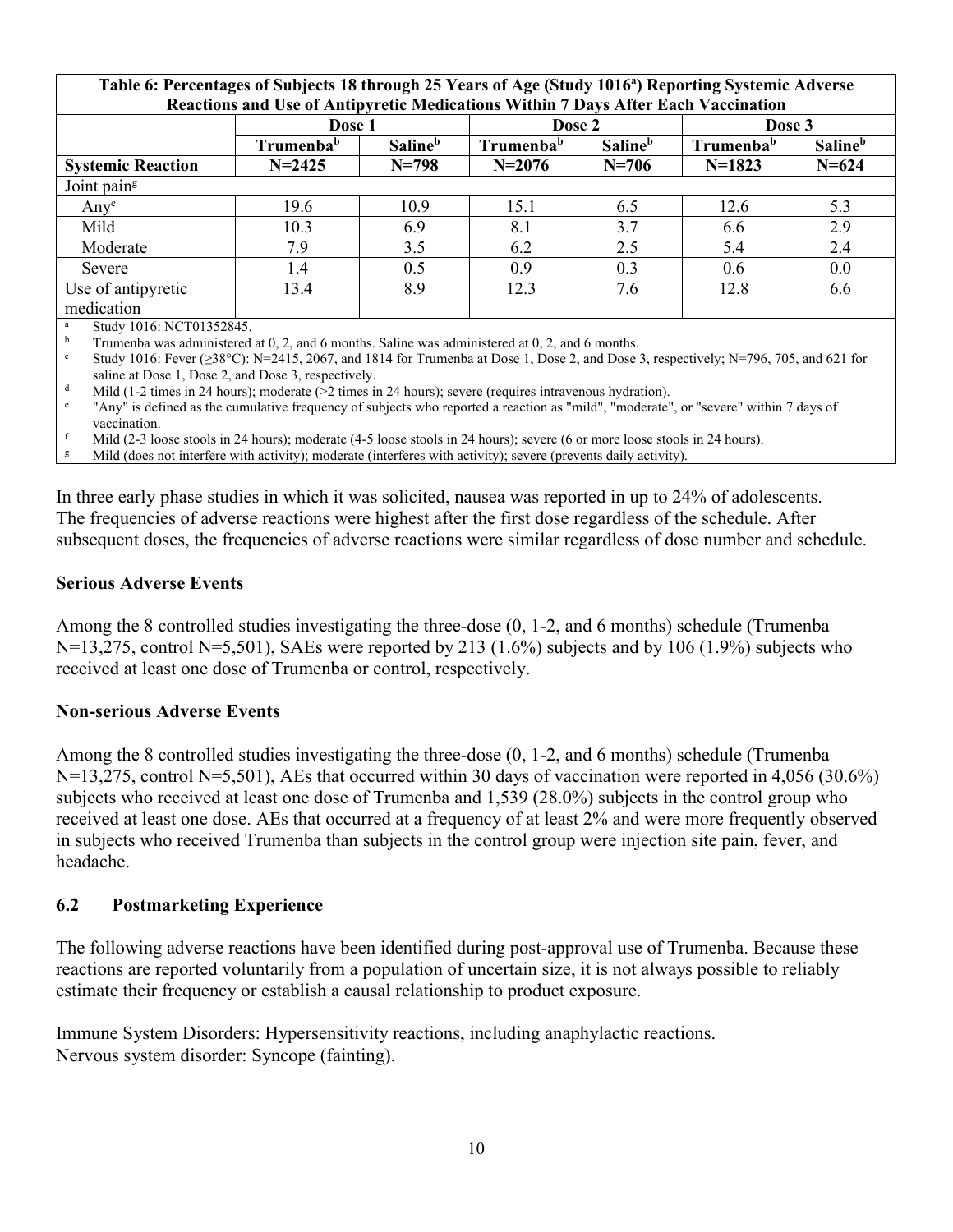# **7 DRUG INTERACTIONS**

In clinical trials, Trumenba was administered concomitantly with HPV4 in adolescents 11 through 17 years of age and with MenACWY and Tdap in adolescents 10 through 12 years of age *[see Clinical Studies (14) and Adverse Reactions (6)]*.

# **8 USE IN SPECIFIC POPULATIONS**

## **8.1 Pregnancy**

## **Risk Summary**

All pregnancies have a risk of birth defect, loss, or other adverse outcomes. In the U.S. general population, the estimated background risk of major birth defects and miscarriage in clinically recognized pregnancies is 2% to 4% and 15% to 20%, respectively. There are no adequate and well-controlled studies of Trumenba in pregnant women. Available human data on Trumenba administered to pregnant women are insufficient to inform vaccine-associated risks in pregnancy.

Two developmental toxicity studies were performed in female rabbits administered Trumenba prior to mating and during gestation. The dose was 0.5 mL at each occasion (a single human dose is 0.5 mL). These studies revealed no evidence of harm to the fetus or offspring (until weaning) due to Trumenba [see Animal Data].

## **Animal Data**

Two developmental toxicity studies were performed in female rabbits. Animals were administered Trumenba by intramuscular injection 17 days and 4 days prior to mating and on gestation Days 10 and 24. The dose was 0.5 mL at each occasion (a single human dose is 0.5 mL). No adverse effects on pre-weaning development up to post-natal day 21 were observed. There were no fetal malformations or variations observed due to the vaccine.

## **8.2 Lactation**

## **Risk Summary**

Available data are not sufficient to assess the effects of Trumenba on the breastfed infant or on milk production/excretion. The developmental and health benefits of breastfeeding should be considered along with the mother's clinical need for Trumenba and any potential adverse effects on the breastfed child from Trumenba or from the underlying maternal condition. For preventive vaccines, the underlying maternal condition is susceptibility to disease prevented by the vaccine.

## **8.4 Pediatric Use**

Safety and effectiveness have not been established in children <10 years of age. In a clinical study, 90% of infants <12 months of age who were vaccinated with a reduced dosage formulation had fever.

## **8.5 Geriatric Use**

Safety and effectiveness of Trumenba in adults >65 years of age have not been established.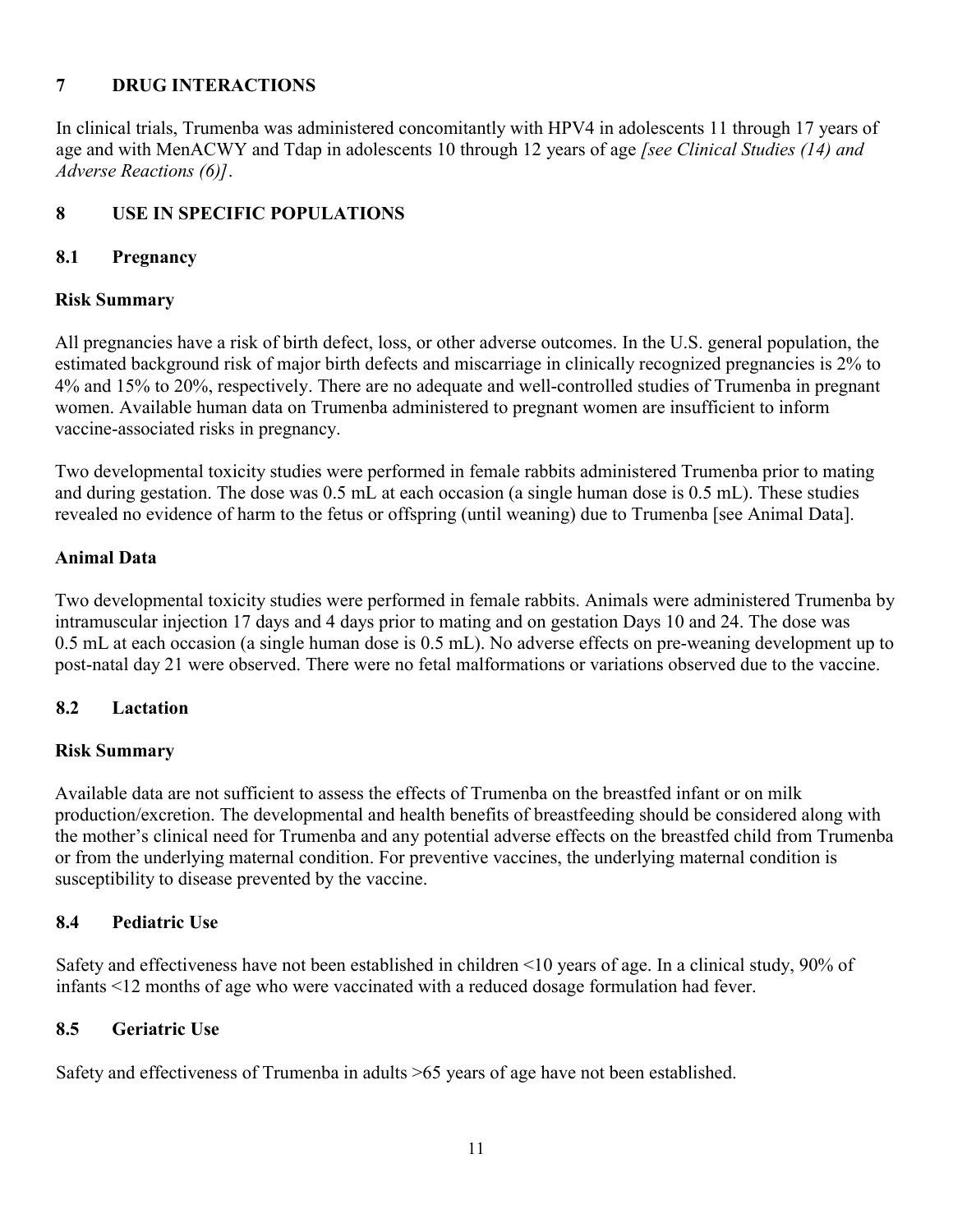# **11 DESCRIPTION**

Trumenba is a sterile suspension composed of two recombinant lipidated factor H binding protein (fHbp) variants from *N. meningitidis* serogroup B, one from fHbp subfamily A and one from subfamily B (A05 and B01, respectively). <sup>1</sup> The proteins are individually produced in *E. coli*. Production strains are grown in defined fermentation growth media to a specific density. The recombinant proteins are extracted from the production strains and purified through a series of column chromatography steps. Polysorbate 80 (PS80) is added to the drug substances and is present in the final drug product.

Each 0.5 mL dose contains 60 micrograms of each fHbp variant (total of 120 micrograms of protein), 0.018 mg of PS80 and 0.25 mg of Al<sup>3+</sup> as AlPO<sub>4</sub> in 10 mM histidine buffered saline at pH 6.0.

# **12 CLINICAL PHARMACOLOGY**

# **12.1 Mechanism of Action**

Protection against invasive meningococcal disease is conferred mainly by complement-mediated antibody-dependent killing of *N. meningitidis*. The effectiveness of Trumenba was assessed by measuring serum bactericidal activity using human complement (hSBA).

fHbp is one of many proteins found on the surface of meningococci and contributes to the ability of the bacterium to avoid host defenses. fHbps can be categorized into two immunologically distinct subfamilies, A and B.<sup>1</sup> The susceptibility of serogroup B meningococci to complement-mediated antibody-dependent killing following vaccination with Trumenba is dependent on both the antigenic similarity of the bacterial and vaccine fHbps, as well as the amount of fHbp expressed on the surface of the invading meningococci.

# **13 NONCLINICAL TOXICOLOGY**

Trumenba has not been evaluated for carcinogenic or mutagenic potential or impairment of fertility in males. Vaccination of female rabbits with Trumenba had no effect on fertility *[see Pregnancy (8.1)]*.

# **14 CLINICAL STUDIES**

The immunogenicity of Trumenba described in this section is based on results from four clinical studies:

- Following the two-dose schedule (0 and 6 months) in subjects 10 through 25 years of age in the U.S. and Europe (Study 1057);
- Following the three-dose schedule (0, 2, and 6 months) in subjects 10 through 25 years of age in the U.S., Canada, and Europe (Studies 1009 and 1016); and
- Following the two-dose  $(0 \text{ and } 6 \text{ months})$  and three-dose schedules  $(0, 1-2, \text{ and } 6 \text{ months})$  in subjects 11 through 18 years of age in Europe (Study 1012).

Serum bactericidal antibodies were measured with hSBA assays that used each of four meningococcal serogroup B strains. These four primary test strains express fHbp variants representing the two subfamilies (A and B) of meningococcal serogroup B strains causing invasive disease in the U.S. and Europe. The studies assessed the proportions of subjects with a 4-fold or greater increase in hSBA titer for each of the four primary strains. The studies also assessed the composite response to the four primary strains combined (proportion of subjects who achieved a hSBA titer greater than or equal to 1:8 [three strains] and 1:16 [one strain]). To assess the effectiveness of the two- and three-dose schedules of Trumenba against diverse meningococcal serogroup B strains, the proportion of subjects achieving a defined hSBA titer (≥LLOQ) following completion of the two- or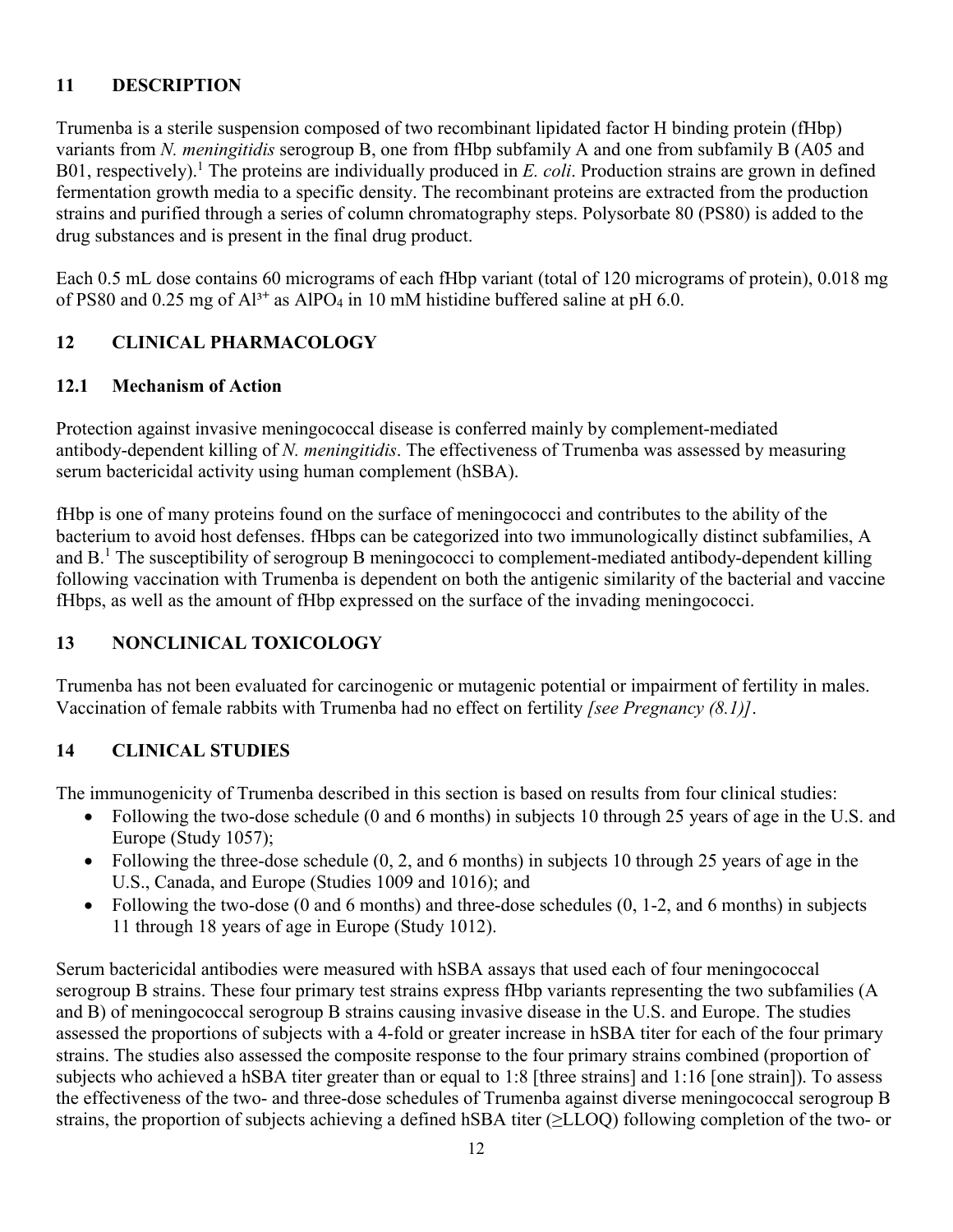three-dose series was evaluated against a panel of 10 additional strains, each expressing a different fHbp variant.

# **14.1 Immunogenicity**

The hSBA responses to each of the primary strains observed after the second dose of Trumenba in Study 1057 are presented in Table 7.

| Table 7: Percentages of Subjects 10 through 25 Years of Age With ≥4-fold Rise in hSBA Titer and Composite<br>Response Following Administration of Trumenba on a 0-and 6-Month Schedule for Four Primary Strains<br>(Study $1057$ ) <sup>a,b</sup> |               |                |                                        |  |  |  |  |
|---------------------------------------------------------------------------------------------------------------------------------------------------------------------------------------------------------------------------------------------------|---------------|----------------|----------------------------------------|--|--|--|--|
| fHbp Variant <sup>c</sup>                                                                                                                                                                                                                         |               | N <sup>d</sup> | $\frac{6}{6}$<br>$(95\% \text{ CI})^e$ |  |  |  |  |
| $\geq$ 4-Fold Increase                                                                                                                                                                                                                            |               |                |                                        |  |  |  |  |
| PMB80 (A22)                                                                                                                                                                                                                                       | Dose 2        | 827            | 73.8<br>(70.6, 76.7)                   |  |  |  |  |
| PMB2001 (A56)                                                                                                                                                                                                                                     | Dose 2        | 823            | 95.0<br>(93.3, 96.4)                   |  |  |  |  |
| PMB2948 (B24)                                                                                                                                                                                                                                     | Dose 2        | 835            | 67.4<br>(64.1, 70.6)                   |  |  |  |  |
| PMB2707 (B44)                                                                                                                                                                                                                                     | Dose 2        | 850            | 86.4<br>(83.9, 88.6)                   |  |  |  |  |
| <b>Composite hSBA Response</b> f                                                                                                                                                                                                                  |               |                |                                        |  |  |  |  |
|                                                                                                                                                                                                                                                   | Before Dose 1 | 799            | 1.8<br>(1.0, 2.9)                      |  |  |  |  |
|                                                                                                                                                                                                                                                   | Dose 2        | 814            | 74.3<br>(71.2, 77.3)                   |  |  |  |  |

Abbreviations: CI=confidence interval; fHbp=factor H binding protein; hSBA=serum bactericidal assay using human complement; LLOQ=lower limit of quantitation; LOD=limit of detection.

Note: LLOQ = 1:16 for A22; 1:8 for A56, B24, and B44.

Note: The 4-fold increase is defined as follows: (1) For subjects with a baseline hSBA titer <1:4, a response is defined as an hSBA titer ≥1:16. (2) For subjects with a baseline hSBA titer ≥ LOD and < LLOQ, a response is defined as an hSBA titer ≥4 times the LLOQ. (3) For subjects with a baseline hSBA titer ≥ LLOQ, a response is defined as an hSBA titer ≥4 times the baseline titer.

Note: Pre-specified criteria for assessment of hSBA responses (4-fold rise in titer to each primary test strain, and titer above LLOQ for all four primary test strains) among subjects in the U.S. and Europe were met in this study for all test strains except strain A22. Pre-specified criteria for the lower bound of the 95% CI for 4-fold rise in titer were set at 75%, 85%, 55%, and 60%, respectively, for A22, A56, B24, and B44, and 65% for the composite hSBA response for all four primary test strains.

<sup>a</sup> Evaluable immunogenicity population.

 $\frac{b}{s}$  Study 1057: NCT03135834.

<sup>c</sup> For the second dose, serum was obtained approximately 1 month after vaccination.

For ≥4-fold increase, N=number of subjects with valid and determinate hSBA titers for the given strain at both the specified time point and baseline. For composite hSBA response, N=number of subjects with valid and determinate hSBA results on all 4 strains at the given time point. U.S. subjects constituted approximately 80% of the total subjects evaluated for immunogenicity.

Exact 2-sided confidence interval (Clopper-Pearson method) based upon the observed proportion of subjects.

Composite response = hSBA  $\geq$  LLOQ for all 4 primary meningococcal B strains.

The hSBA responses after the second dose of Trumenba in Study 1057 against a panel of 10 additional strains representing the diversity of meningococcal fHbp types prevalent among strains circulating in the US are presented in Table 8.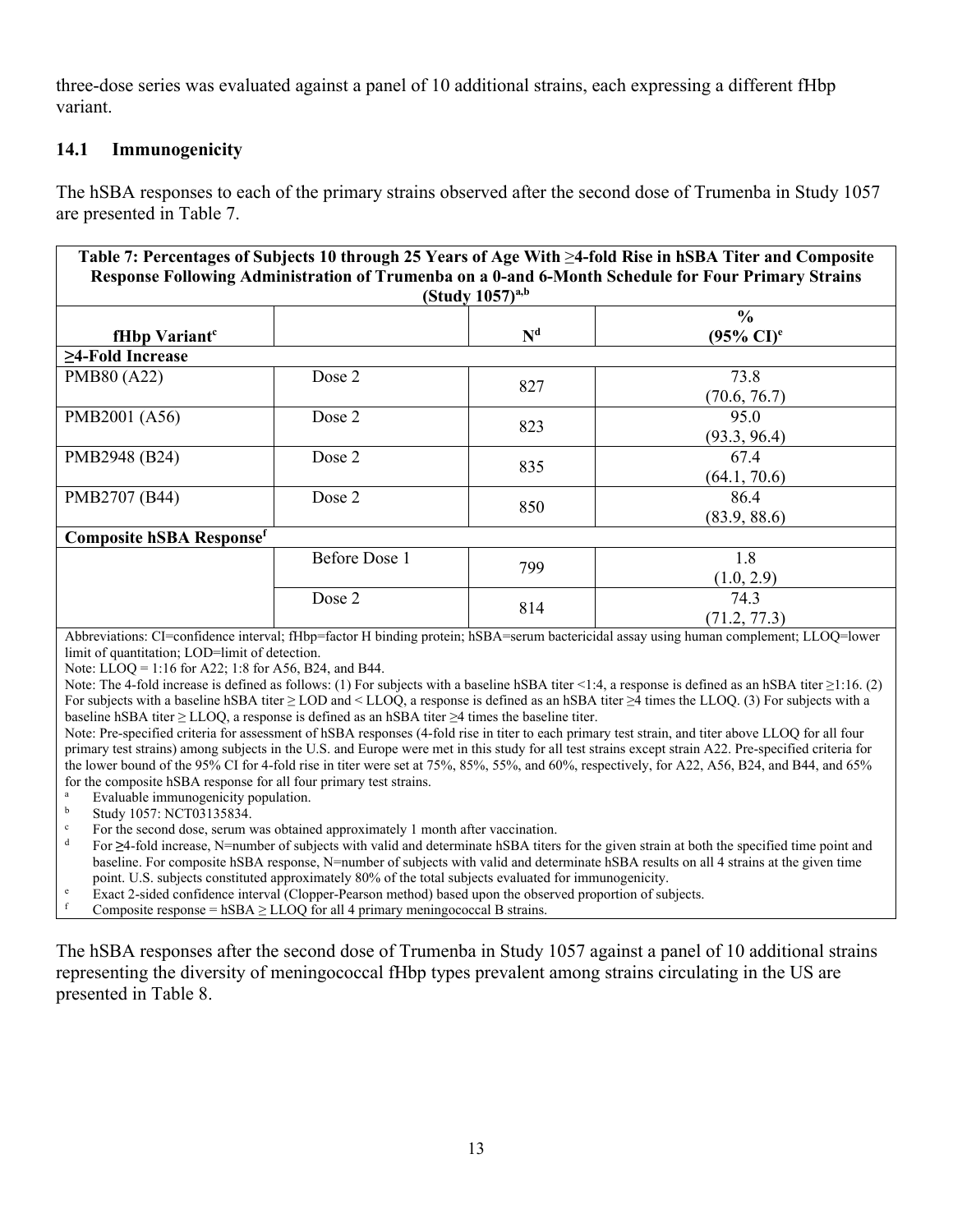| Table 8. Percentages of Subjects 10 through 25 Years of Age With a hSBA Titer $\geq$ LLOQ Against 10 Additional<br>Strains Following Administration of Trumenba on a 0- and 6-Month Schedule (Study 1057) <sup>a,b</sup> |                      |                |                                           |  |  |
|--------------------------------------------------------------------------------------------------------------------------------------------------------------------------------------------------------------------------|----------------------|----------------|-------------------------------------------|--|--|
|                                                                                                                                                                                                                          |                      | N <sup>d</sup> | $\frac{0}{0}$                             |  |  |
| fHbp Variant <sup>c</sup>                                                                                                                                                                                                |                      |                | $(95\% \text{ CI})^e$                     |  |  |
| PMB3175 (A29)                                                                                                                                                                                                            | Before Dose 1        | 166            | 4.8<br>$\frac{(2.1, 9.3)}{95.2}$          |  |  |
|                                                                                                                                                                                                                          | Dose 2               | 166            | $\frac{(90.7, 97.9)}{5.7}$                |  |  |
| PMB3010 (A06)                                                                                                                                                                                                            | <b>Before Dose 1</b> | 157            | (2.7, 10.6)                               |  |  |
|                                                                                                                                                                                                                          | Dose 2               | 159            | 89.3<br>(83.4, 93.6)                      |  |  |
| PMB3040 (A07)                                                                                                                                                                                                            | <b>Before Dose 1</b> | 150            | 32.0<br>(24.6, 40.1)                      |  |  |
|                                                                                                                                                                                                                          | Dose 2               | 157            | 96.8                                      |  |  |
| PMB824 (A12)                                                                                                                                                                                                             | <b>Before Dose 1</b> | 154            | $\frac{(92.7, 99.0)}{5.2}$<br>(2.3, 10.0) |  |  |
|                                                                                                                                                                                                                          | Dose 2               | 157            | 83.4<br>(76.7, 88.9)                      |  |  |
| PMB1672 (A15)                                                                                                                                                                                                            | <b>Before Dose 1</b> | 166            | $\overline{22.9}$<br>(16.7, 30.0)         |  |  |
|                                                                                                                                                                                                                          | Dose 2               | 165            | 89.1<br>(83.3, 93.4)                      |  |  |
| PMB1989 (A19)                                                                                                                                                                                                            | <b>Before Dose 1</b> | 167            | 5.4<br>(2.5, 10.0)                        |  |  |
|                                                                                                                                                                                                                          | Dose 2               | 167            | 90.4                                      |  |  |
| PMB1256 (B03)                                                                                                                                                                                                            | <b>Before Dose 1</b> | 172            | $\frac{(84.9, 94.4)}{3.5}$                |  |  |
|                                                                                                                                                                                                                          | Dose 2               | 164            | $\frac{(1.3, 7.4)}{74.4}$<br>(67.0, 80.9) |  |  |
| PMB866 (B09)                                                                                                                                                                                                             | <b>Before Dose 1</b> | 171            | $\overline{9.9}$<br>(5.9, 15.4)           |  |  |
|                                                                                                                                                                                                                          | Dose 2               | 166            | 71.1<br>(63.6, 77.8)                      |  |  |
| PMB431 (B15)                                                                                                                                                                                                             | Before Dose 1        | 172            | 6.4<br>(3.2, 11.2)                        |  |  |
|                                                                                                                                                                                                                          | Dose 2               | 167            | 85.0<br>(78.7, 90.1)                      |  |  |
| PMB648 (B16)                                                                                                                                                                                                             | Before Dose 1        | 172            | 8.1<br>(4.5, 13.3)                        |  |  |
|                                                                                                                                                                                                                          | Dose 2               | 164            | 77.4<br>(70.3, 83.6)                      |  |  |

Abbreviations: CI=confidence interval; fHbp=factor H binding protein; hSBA=serum bactericidal assay using human complement; LLOQ=lower limit of quantitation.

Note: LLOQ = 1:16 for A06, A12, and A19; 1:8 for A07, A15, A29, B03, B09, B15, and B16.

<sup>a</sup> The evaluable immunogenicity population was used for the analysis.<br> **b** Study 1057: NCT03135834

 $\frac{b}{c}$  Study 1057: NCT03135834.

For the second dose, serum was obtained approximately 1 month after vaccination.<br>N=number of subjects with valid and determinate bSBA titers for the given strain I

N=number of subjects with valid and determinate hSBA titers for the given strain. U.S. subjects constituted approximately 80% of the total subjects evaluated for immunogenicity.

<sup>e</sup> Exact 2-sided confidence interval (Clopper and Pearson) based upon the observed proportion of subjects.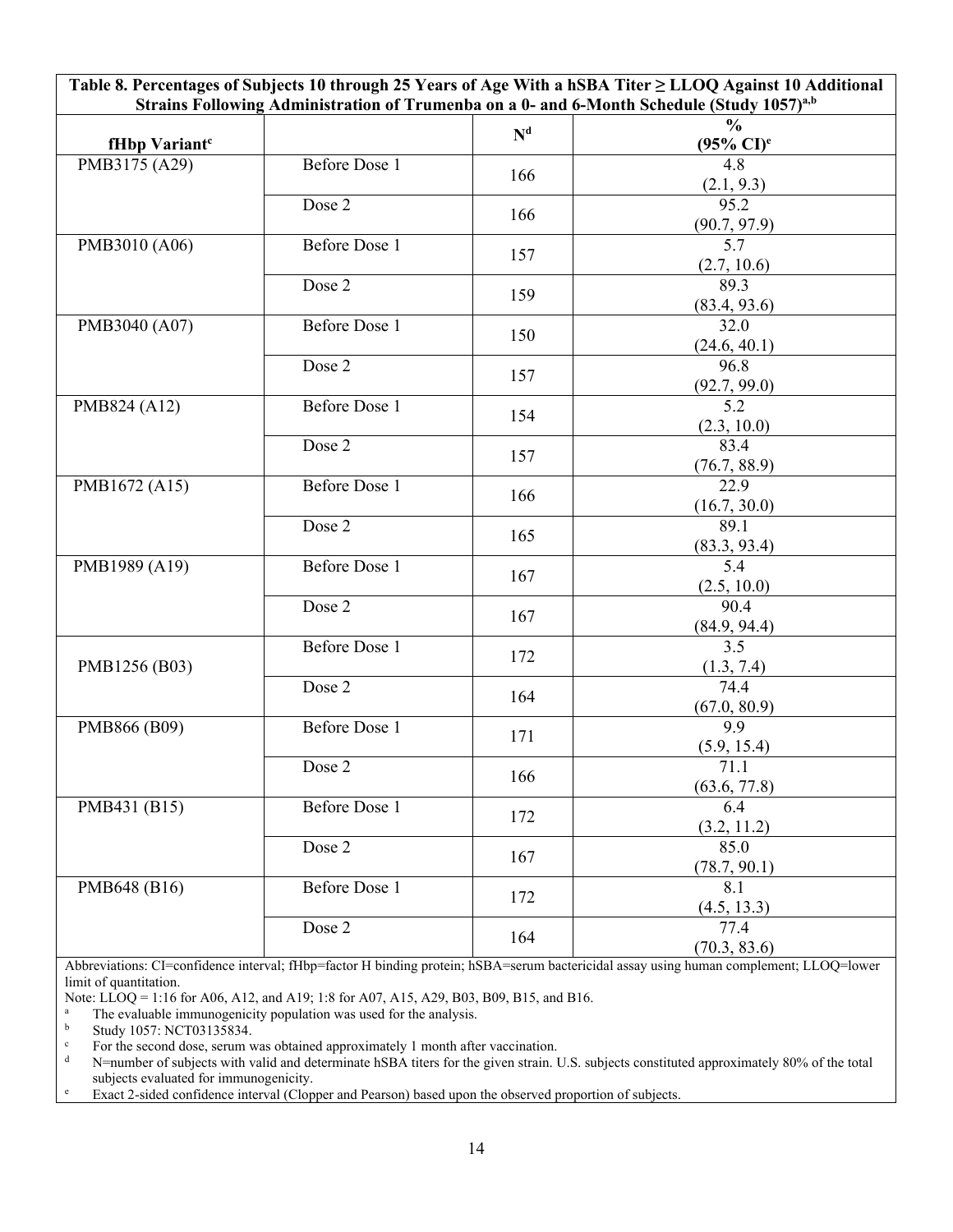The hSBA responses to each of the primary strains observed in U.S. subjects after the third dose of Trumenba are presented for Study 1009 and Study 1016 in Table 9.

| Table 9: Percentages of U.S. Subjects 10 through 25 Years of Age With $\geq 4$ -fold Rise in hSBA Titer and<br>Composite Response Following Administration of Trumenba on a 0-, 2-, and 6-Month Schedule for Four |                      |                           |                                                 |         |                                                 |  |
|-------------------------------------------------------------------------------------------------------------------------------------------------------------------------------------------------------------------|----------------------|---------------------------|-------------------------------------------------|---------|-------------------------------------------------|--|
|                                                                                                                                                                                                                   |                      |                           | Primary Strains (Studies 1009 and 1016)a,b,c,d  |         |                                                 |  |
|                                                                                                                                                                                                                   |                      |                           | Study 1009                                      |         | <b>Study 1016</b>                               |  |
|                                                                                                                                                                                                                   |                      |                           | (10 through 18 Years of Age)                    |         | (18 through 25 Years of Age)                    |  |
|                                                                                                                                                                                                                   |                      | $\mathbf{N}^{\mathbf{e}}$ | $\frac{6}{9}$<br>$(95\% \text{ CI})^{\text{f}}$ | $N^{e}$ | $\frac{6}{9}$<br>$(95\% \text{ CI})^{\text{f}}$ |  |
| fHbp Variant <sup>g</sup>                                                                                                                                                                                         |                      |                           |                                                 |         |                                                 |  |
| $\geq$ 4-Fold Increase                                                                                                                                                                                            |                      |                           |                                                 |         |                                                 |  |
| PMB80 (A22)                                                                                                                                                                                                       | Dose 3               | 587                       | 86.2<br>(83.1, 88.9)                            | 644     | 81.1<br>(77.8, 84.0)                            |  |
| PMB2001 (A56)                                                                                                                                                                                                     | Dose 3               | 526                       | 92.0<br>(89.4, 94.2)                            | 621     | 90.7<br>(88.1, 92.8)                            |  |
| PMB2948 (B24)                                                                                                                                                                                                     | Dose 3               | 585                       | 81.9<br>(78.5, 84.9)                            | 634     | 83.9<br>(80.8, 86.7)                            |  |
| PMB2707 (B44)                                                                                                                                                                                                     | Dose 3               | 555                       | 88.3<br>(85.3, 90.8)                            | 643     | 79.3<br>(76.0, 82.4)                            |  |
| Composite hSBA Response <sup>h</sup>                                                                                                                                                                              |                      |                           |                                                 |         |                                                 |  |
|                                                                                                                                                                                                                   | <b>Before Dose 1</b> | 507                       | 0.6<br>(0.1, 1.7)                               | 610     | 3.3<br>(2.0, 5.0)                               |  |
|                                                                                                                                                                                                                   | Dose 3               | 537                       | 85.7<br>(82.4, 88.5)                            | 625     | 82.4<br>(79.2, 85.3)                            |  |
| Abbreviations: CI=confidence interval; fHbp=factor H binding protein; hSBA=serum bactericidal assay using human complement; LLOQ=lower                                                                            |                      |                           |                                                 |         |                                                 |  |

Abbreviations: CI=confidence interval; fHbp=factor H binding protein; hSBA=serum bactericidal assay using human complement; LLOQ=lower limit of quantitation; LOD=limit of detection.

Note: LLOQ = 1:16 for A22; 1:8 for A56, B24, and B44.

Note: The 4-fold increase is defined as follows: (1) For subjects with a baseline hSBA titer <1:4, a response is defined as an hSBA titer ≥1:16. (2) For subjects with a baseline hSBA titer ≥ LOD and < LLOQ, a response is defined as an hSBA titer ≥4 times the LLOQ. (3) For subjects with a baseline hSBA titer ≥ LLOQ, a response is defined as an hSBA titer ≥4 times the baseline titer.

Note: Pre-specified criteria for assessment of hSBA responses (4-fold rise in titer to each primary test strain, and titer above LLOQ for all four primary test strains) among U.S. subjects were met in these studies. For Study 1009 pre-specified criteria for the lower bound of the 95% CI for 4-fold rise in titer were set at 75%, 85%, 65%, and 60%, respectively, for A22, A56, B24 and B44, and 75% for the composite hSBA response for all four primary test strains. For Study 1016 pre-specified criteria for the lower bound of the 95% CI for 4-fold rise in titer were set at 55%, 85%, 50%, and 60%, respectively, for A22, A56, B24, and B44, and 60% for the composite hSBA response for all four primary test strains.

<sup>a</sup> Evaluable immunogenicity population.<br>b Study 1000: NCT01830855, and Study

b Study 1009: NCT01830855, and Study 1016: NCT01352845.

<sup>c</sup> Study 1009: Group 1  $(0, 2,$  and 6 months).

Study 1016: Group 1 (0, 2, and 6 months).

<sup>e</sup> For **≥**4-fold increase, N=number of subjects with valid and determinate hSBA titers for the given strain at both the specified time point and baseline. For composite hSBA response, N=number of subjects with valid and determinate hSBA results on all 4 strains at the given time point.

<sup>f</sup> Exact 2-sided confidence interval (Clopper-Pearson method) based upon the observed proportion of subjects.

For the third dose, serum was obtained approximately 1 month after vaccination.

Composite response = hSBA  $\geq$  LLOQ for all 4 primary meningococcal B strains.

The hSBA responses after the third dose of Trumenba against a panel of 10 additional strains representing the diversity of meningococcal fHbp types prevalent among strains circulating in the U.S. are presented for Study 1009, and Study 1016 in Table10.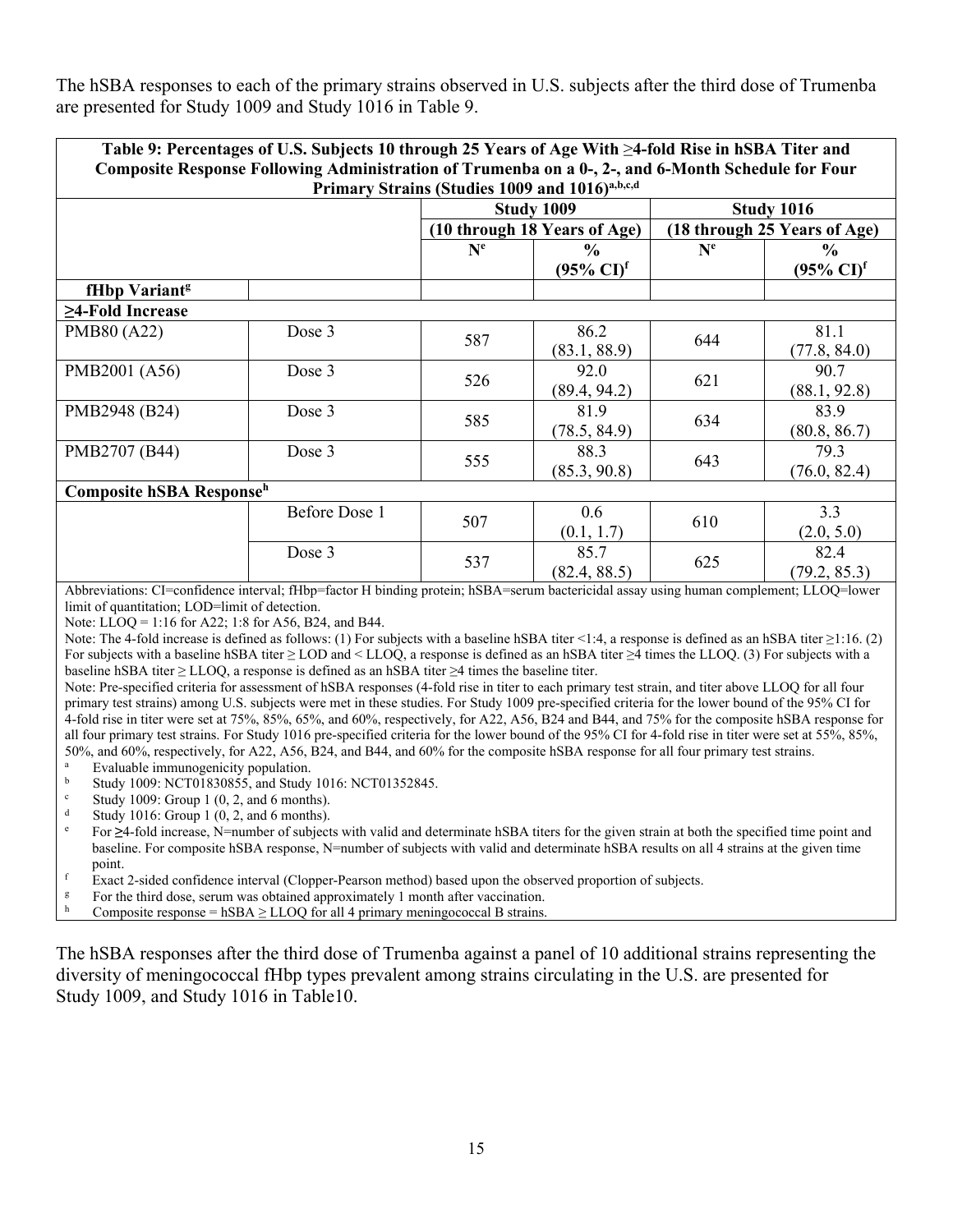**Table 10. Percentages of U.S. Subjects 10 through 25 Years of Age With a hSBA Titer ≥ LLOQ Against 10 Additional Strains Following Administration of Trumenba on a 0-, 2-, and 6-Month Schedule (Study 1009 and** 

| Study $1016)^{a,b}$       |                      |                              |                             |                              |                            |  |
|---------------------------|----------------------|------------------------------|-----------------------------|------------------------------|----------------------------|--|
|                           |                      |                              | <b>Study 1009</b>           | <b>Study 1016</b>            |                            |  |
|                           |                      | (10 through 18 Years of Age) |                             | (18 through 25 Years of Age) |                            |  |
|                           |                      |                              | $\frac{0}{0}$               |                              | $\frac{0}{0}$              |  |
| fHbp Variant <sup>e</sup> |                      | $\mathbf{N}^{\mathrm{c}}$    | $(95\% \text{ CI})^d$       | $\mathbf{N}^{\text{c}}$      | $(95\% \text{ CI})^d$      |  |
| PMB3175 (A29)             | <b>Before Dose 1</b> | 169                          | 11.2                        | 160                          | 23.8                       |  |
|                           |                      |                              | (6.9, 17.0)                 |                              | (17.4, 31.1)               |  |
|                           | Dose 3               | 176                          | 98.9                        | 162                          | 98.8                       |  |
|                           |                      |                              | (96.0, 99.9)                |                              | (95.6, 99.9)               |  |
| PMB3010 (A06)             | <b>Before Dose 1</b> | 178                          | 7.9                         | 166                          | 10.8                       |  |
|                           |                      |                              | (4.4, 12.8)                 |                              | (6.6, 16.6)                |  |
|                           | Dose 3               | 179                          | 97.8                        | 164                          | 89.0                       |  |
|                           |                      |                              | (94.4, 99.4)                |                              | (83.2, 93.4)               |  |
| PMB3040 (A07)             | <b>Before Dose 1</b> | 170                          | $\overline{37.6}$           | 165                          | 55.8                       |  |
|                           |                      |                              | (30.3, 45.4)                |                              | (47.8, 63.5)               |  |
|                           | Dose 3               | 178                          | 96.1                        | 165                          | 95.2                       |  |
|                           |                      |                              | (92.1, 98.4)                |                              | (90.7, 97.9)               |  |
| PMB824 (A12)              | Before Dose 1        | 180                          | $\overline{5.0}$            | 166                          | $\overline{4.8}$           |  |
|                           |                      |                              | $\frac{(2.3, 9.3)}{76.1}$   |                              | $\frac{(2.1, 9.3)}{66.7}$  |  |
|                           | Dose 3               | 180                          |                             | 165                          |                            |  |
|                           |                      |                              | (69.2, 82.1)                |                              | (58.9, 73.8)               |  |
| PMB1672 (A15)             | <b>Before Dose 1</b> | 170                          | 15.9                        | 159                          | 30.2                       |  |
|                           |                      |                              | (10.7, 22.3)                |                              | (23.2, 38.0)               |  |
|                           | Dose 3               | 166                          | 86.7                        | 159                          | 89.9                       |  |
|                           |                      |                              | $\frac{(80.6, 91.5)}{5.7}$  |                              | (84.2, 94.1)               |  |
| PMB1989 (A19)             | <b>Before Dose 1</b> | 174                          |                             | 158                          | 23.4                       |  |
|                           |                      |                              | (2.8, 10.3)                 |                              | (17.1, 30.8)               |  |
|                           | Dose 3               | 173                          | 91.9                        | 163                          | 94.5                       |  |
|                           |                      |                              | (86.8, 95.5)                |                              | (89.8, 97.4)               |  |
| PMB1256 (B03)             | <b>Before Dose 1</b> | 183                          | 2.2                         | 164                          | $\overline{5.5}$           |  |
|                           |                      |                              | $\frac{(0.6, 5.5)}{92.3}$   |                              | $\frac{(2.5, 10.2)}{84.5}$ |  |
|                           | Dose 3               | 181                          |                             | 161                          |                            |  |
|                           | <b>Before Dose 1</b> |                              | $\frac{(87.4, 95.7)}{12.2}$ |                              | (77.9, 89.7)<br>13.9       |  |
| PMB866 (B09)              |                      | 180                          |                             | 165                          |                            |  |
|                           | Dose 3               |                              | (7.8, 17.9)<br>85.7         |                              | (9.0, 20.2)<br>72.2        |  |
|                           |                      | 182                          | (79.8, 90.5)                | 162                          | (64.7, 79.0)               |  |
| PMB431 (B15)              | Before Dose 1        |                              | 27.8                        |                              | 33.1                       |  |
|                           |                      | 180                          | (21.4, 34.9)                | 163                          | (26.0, 40.9)               |  |
|                           | Dose 3               |                              | 97.3                        |                              | 95.7                       |  |
|                           |                      | 183                          | (93.7, 99.1)                | 163                          | (91.4, 98.3)               |  |
| PMB648 (B16)              | <b>Before Dose 1</b> |                              | 6.7                         | 161                          | 11.8                       |  |
|                           |                      | 180                          | (3.5, 11.4)                 |                              | (7.3, 17.8)                |  |
|                           | Dose 3               |                              | 83.9                        |                              | 72.3                       |  |
|                           |                      | 180                          | (77.7, 88.9)                | 159                          | (64.7, 79.1)               |  |
|                           |                      |                              |                             |                              |                            |  |

Abbreviations: CI=confidence interval; fHbp=factor H binding protein; hSBA=serum bactericidal assay using human complement; LLOQ=lower limit of quantitation.

Note: LLOQ = 1:16 for A06, A12, and A19; 1:8 for A07, A15, A29, B03, B09, B15, and B16.

<sup>a</sup> The evaluable immunogenicity population was used for the analysis.<br><sup>b</sup> Study 1009: NCT01830855 and Study 1016 NCT01352845.

b Study 1009: NCT01830855 and Study 1016 NCT01352845.<br>  $\leq$  N=number of subjects with valid and determinate bSBA titer

<sup>c</sup> N=number of subjects with valid and determinate hSBA titers for the given strain.<br><sup>d</sup> Exact 2-sided confidence interval (Clonner and Pearson) based upon the observed

Exact 2-sided confidence interval (Clopper and Pearson) based upon the observed proportion of subjects.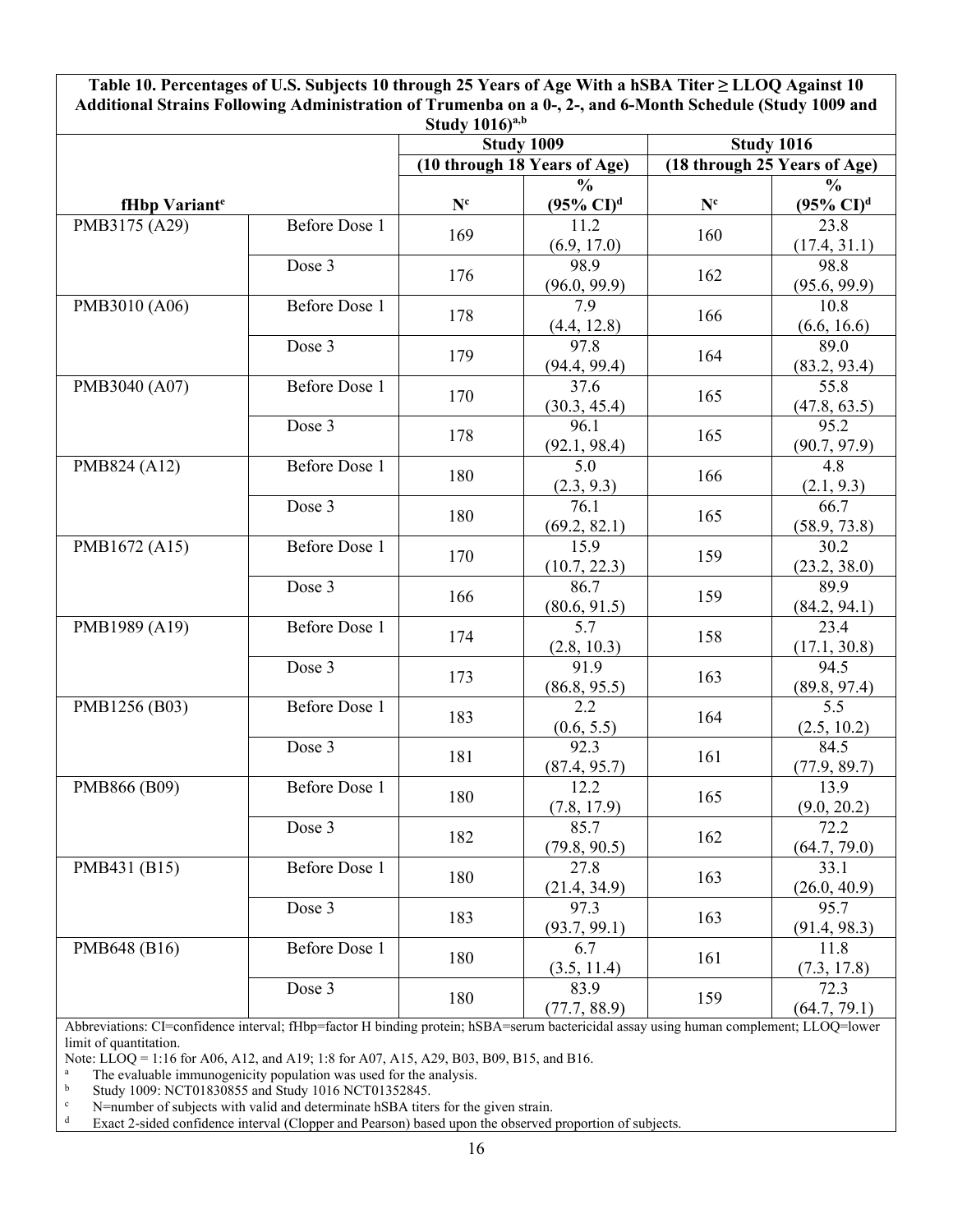| Table 10. Percentages of U.S. Subjects 10 through 25 Years of Age With a hSBA Titer $\geq$ LLOQ Against 10 |                                                              |                       |                |                       |  |  |
|------------------------------------------------------------------------------------------------------------|--------------------------------------------------------------|-----------------------|----------------|-----------------------|--|--|
| Additional Strains Following Administration of Trumenba on a 0-, 2-, and 6-Month Schedule (Study 1009 and  |                                                              |                       |                |                       |  |  |
| Study $1016)^{a,b}$                                                                                        |                                                              |                       |                |                       |  |  |
|                                                                                                            | Study 1009<br><b>Study 1016</b>                              |                       |                |                       |  |  |
|                                                                                                            | (10 through 18 Years of Age)<br>(18 through 25 Years of Age) |                       |                |                       |  |  |
| $\frac{0}{0}$<br>$\frac{0}{0}$                                                                             |                                                              |                       |                |                       |  |  |
| fHbp Variant <sup>e</sup>                                                                                  | $N^{\text{c}}$                                               | $(95\% \text{ CI})^d$ | $N^{\text{c}}$ | $(95\% \text{ CI})^d$ |  |  |
| For the third dose, serum was obtained approximately 1 month after vaccination.                            |                                                              |                       |                |                       |  |  |

In Study 1012, Trumenba was administered according to different schedules, including Group 1 (0, 1, and 6 months), Group 2 (0, 2, and 6 months) and Group 3 (0 and 6 months). The hSBA responses observed after the second dose in Groups 1, 2, and 3 and completion of the three-dose series in Group 1 and 2 are presented in Table 11.

| Table 11: Percentages of European Subjects 11 through 18 Years of Age With a ≥4-Fold Increase in hSBA Titer |                                                                                                                                        |                                     |                                 |  |  |  |
|-------------------------------------------------------------------------------------------------------------|----------------------------------------------------------------------------------------------------------------------------------------|-------------------------------------|---------------------------------|--|--|--|
| and Composite Response <sup>a,b</sup> (Study 1012)<br>Group 1<br>Group 2<br>Group 3                         |                                                                                                                                        |                                     |                                 |  |  |  |
|                                                                                                             | <b>3-Dose Schedule</b>                                                                                                                 | <b>3-Dose Schedule</b>              | <b>2-Dose Schedule</b>          |  |  |  |
|                                                                                                             | $(0, 1,$ and 6 Months) $\text{c}$                                                                                                      | $(0, 2, and 6$ Months) <sup>d</sup> | $(0$ and 6 Months) <sup>e</sup> |  |  |  |
| fHbp Variantf                                                                                               | $\frac{0}{0}$                                                                                                                          | $\frac{0}{0}$                       | $\frac{0}{0}$                   |  |  |  |
|                                                                                                             | $(95\% \text{ CI})^g$                                                                                                                  | $(95\% \text{ CI})^g$               | $(95\% \text{ CI})^g$           |  |  |  |
| $\geq$ 4-Fold Increase                                                                                      |                                                                                                                                        |                                     |                                 |  |  |  |
| PMB80 (A22)                                                                                                 |                                                                                                                                        |                                     |                                 |  |  |  |
| Dose 2                                                                                                      | 58.8                                                                                                                                   | 72.5                                | 82.3                            |  |  |  |
|                                                                                                             | (51.4, 66.0)                                                                                                                           | (66.4, 78.0)                        | (76.3, 87.3)                    |  |  |  |
| Dose 3                                                                                                      | 77.6                                                                                                                                   | 87.7                                | <b>NA</b>                       |  |  |  |
|                                                                                                             | (70.9, 83.4)                                                                                                                           | (81.6, 92.3)                        |                                 |  |  |  |
| PMB2001 (A56)                                                                                               |                                                                                                                                        |                                     |                                 |  |  |  |
| Dose 2                                                                                                      | 87.8                                                                                                                                   | 90.7                                | 90.1                            |  |  |  |
|                                                                                                             | $\frac{(82.2, 92.2)}{91.2}$                                                                                                            | (86.2, 94.1)                        | (85.1, 93.8)                    |  |  |  |
| Dose 3                                                                                                      |                                                                                                                                        | 93.8                                | <b>NA</b>                       |  |  |  |
|                                                                                                             | (86.1, 94.9)                                                                                                                           | (88.8, 97.0)                        |                                 |  |  |  |
| PMB2948 (B24)                                                                                               |                                                                                                                                        |                                     |                                 |  |  |  |
| Dose 2                                                                                                      | 51.1                                                                                                                                   | 54.2                                | 64.5                            |  |  |  |
|                                                                                                             | (43.6, 58.5)                                                                                                                           | (47.7, 60.7)                        | (57.4, 71.1)                    |  |  |  |
| Dose 3                                                                                                      | 74.1                                                                                                                                   | 78.3                                | <b>NA</b>                       |  |  |  |
|                                                                                                             | (67.1, 80.2)                                                                                                                           | (71.1, 84.4)                        |                                 |  |  |  |
| PMB2707 (B44)                                                                                               |                                                                                                                                        |                                     |                                 |  |  |  |
| Dose 2                                                                                                      | 48.1                                                                                                                                   | 53.4                                | 66.0                            |  |  |  |
|                                                                                                             | (40.7, 55.6)                                                                                                                           | (46.8, 59.9)                        | (58.9, 72.6)                    |  |  |  |
| Dose 3                                                                                                      | 80.9                                                                                                                                   | 78.6                                | <b>NA</b>                       |  |  |  |
|                                                                                                             | (74.5, 86.2)                                                                                                                           | (71.4, 84.7)                        |                                 |  |  |  |
| <b>Composite Response</b> h                                                                                 |                                                                                                                                        |                                     |                                 |  |  |  |
| Before Dose 1                                                                                               | 4.6                                                                                                                                    | 2.2                                 | 1.5                             |  |  |  |
|                                                                                                             | (2.0, 8.8)                                                                                                                             | (0.7, 5.0)                          | $\frac{(0.3, 4.4)}{72.9}$       |  |  |  |
| Dose 2                                                                                                      | 52.0                                                                                                                                   | $\frac{1}{52.0}$                    |                                 |  |  |  |
|                                                                                                             | (44.3, 59.7)                                                                                                                           | (45.3, 58.6)                        | (65.9, 79.1)                    |  |  |  |
| Dose 3                                                                                                      | 80.3                                                                                                                                   | 81.8                                | <b>NA</b>                       |  |  |  |
|                                                                                                             | (73.7, 85.9)                                                                                                                           | (74.9, 87.4)                        |                                 |  |  |  |
|                                                                                                             | Abbreviations: CI=confidence interval; fHbp=factor H binding protein; hSBA=serum bactericidal assay using human complement; LLOQ=lower |                                     |                                 |  |  |  |

limit of quantitation; NA=not applicable. Note: LLOQ = 1:16 for PMB80 (A22) and 1:8 for PMB2001 (A56), PMB2948 (B24), and PMB2707 (B44).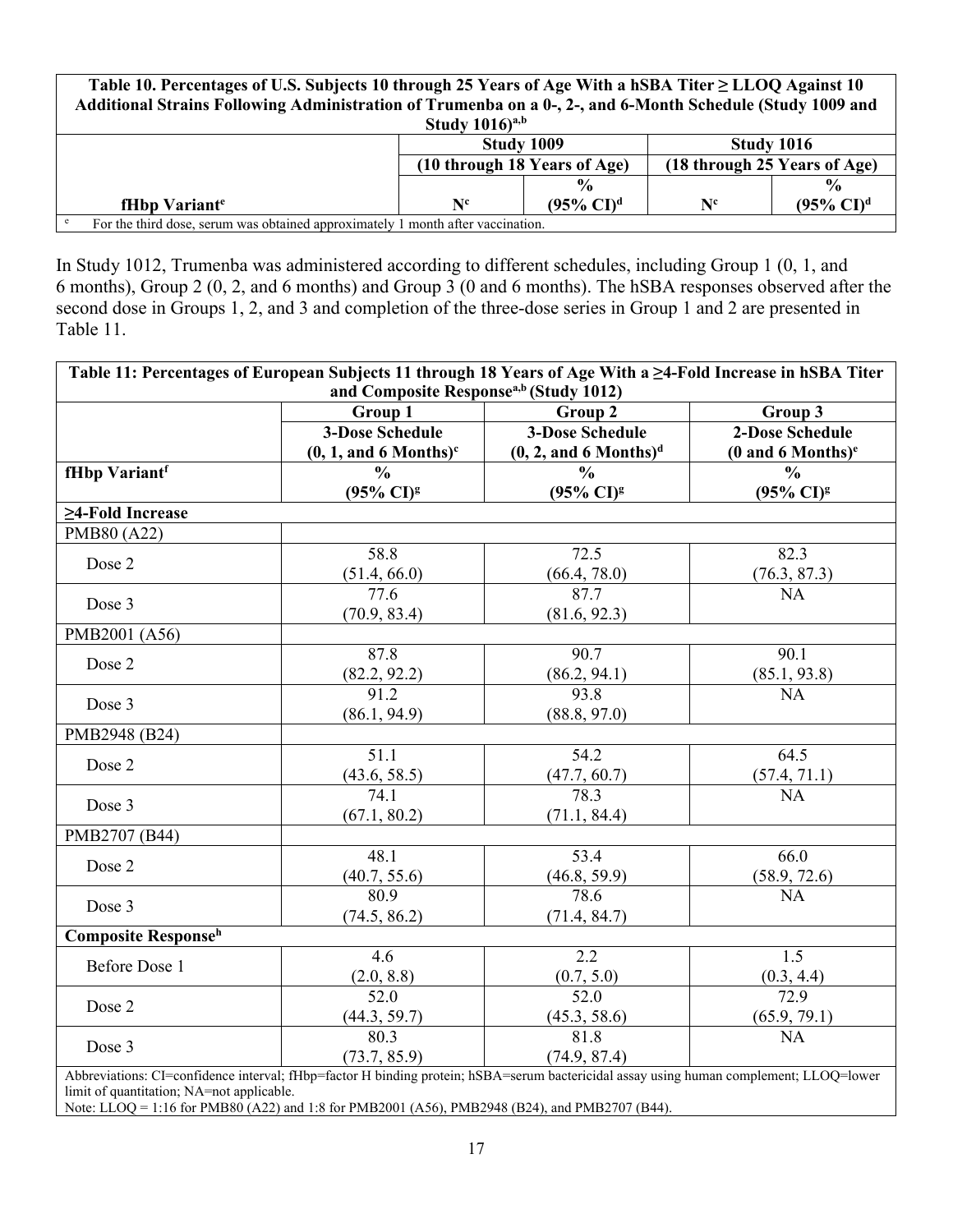| Table 11: Percentages of European Subjects 11 through 18 Years of Age With a ≥4-Fold Increase in hSBA Titer |  |  |  |  |  |  |
|-------------------------------------------------------------------------------------------------------------|--|--|--|--|--|--|
| and Composite Response <sup>a,b</sup> (Study 1012)                                                          |  |  |  |  |  |  |
|                                                                                                             |  |  |  |  |  |  |

|                                                                                                                                                                 | Group 1                             | Group 2                             | Group 3                               |  |  |
|-----------------------------------------------------------------------------------------------------------------------------------------------------------------|-------------------------------------|-------------------------------------|---------------------------------------|--|--|
|                                                                                                                                                                 | <b>3-Dose Schedule</b>              | <b>3-Dose Schedule</b>              | 2-Dose Schedule                       |  |  |
|                                                                                                                                                                 | $(0, 1,$ and 6 Months) <sup>c</sup> | $(0, 2, and 6$ Months) <sup>d</sup> | $(0 \text{ and } 6 \text{ months})^e$ |  |  |
| fHbp Variant <sup>f</sup>                                                                                                                                       | $\frac{0}{0}$                       | $\frac{0}{0}$                       | $\frac{6}{6}$                         |  |  |
|                                                                                                                                                                 | $(95\% \text{ CI})^g$               | $(95\% \text{ CI})^g$               | $(95\% \text{ CI})^g$                 |  |  |
| Note: The $\geq$ 4-fold increase is defined as follows: (1) For subjects with a baseline hSBA titer <1:4, a $\geq$ 4-fold increase was defined as an hSBA titer |                                     |                                     |                                       |  |  |
| $\sim$ 11 $\mu$ $\sim$ 10 $\mu$ 11 $\mu$ 10 $\mu$ $\sim$ 10 $\mu$ 1.1100 $\mu$ 10 $\mu$ 100 $\mu$ $\sim$ 100 $\mu$ 1.1100 $\mu$                                 |                                     |                                     |                                       |  |  |

≥1:16. (2) For subjects with a baseline hSBA titer ≥ LOD and < LLOQ, a response is defined as an hSBA titer ≥4 times the LLOQ. (3) For subjects with a baseline hSBA titer ≥ LLOQ, a response is defined as an hSBA titer ≥4 times the baseline titer.

<sup>a</sup> Per-schedule Evaluable populations. Dose 2 data include subjects who received two doses, irrespective of whether they received the third dose.

b Study1012: NCT01299480.

- <sup>c</sup> Group 1 (0, 1, and 6 months). The denominators ranged from 173 to 187 after Dose 2 and 178 to 188 after Dose 3, depending on the strain.
- Group 2 (0, 2, and 6 months). The denominators ranged from 229 to 240 after Dose 2 and 159 to 162 after Dose 3, depending on the strain.
- Group 3 (0 and 6 months). The denominators ranged from 188 to 203 after Dose 2, depending on the strain.

For the second and third doses, serum was obtained approximately 1 month after vaccination.

<sup>g</sup> Exact 2-sided confidence interval (Clopper and Pearson) based upon the observed proportion of subjects.

Composite response = hSBA  $\geq$ LLOQ for all 4 primary meningococcal B strains.

### **14.2 Concomitant Vaccine Administration**

Study B1971011 (Study 1011) evaluated the immunogenicity of concomitantly administered Trumenba and Human Papillomavirus Quadrivalent (Types 6, 11, 16, and 18) Vaccine, Recombinant (HPV4) (Merck & Co, Inc.). U.S. subjects 11 through 17 years of age were randomized into three groups: Group 1 received Trumenba and HPV4 (N=992), Group 2 received Trumenba and saline (N=990), and Group 3 received saline and HPV4 (N=501). All vaccines were administered according to a 0-, 2- and 6-month schedule. Immune responses were evaluated by comparisons of geometric mean titer [GMT] for each HPV type at 1 month after the third HPV4 vaccination (Group 1 vs. Group 3), and hSBA GMTs using two meningococcal serogroup B strains [variants A22 and B24] 1 month after the third Trumenba vaccination (Group 1 vs. Group 2). The noninferiority criteria for the comparisons of GMTs [lower limit of the 2-sided 95% confidence interval (CI) of the GMT ratio (Group 1/Group 3 for HPV and Group 1/Group 2 for meningococcal serogroup B strains) >0.67] were met for three HPV types (6, 11 and 16) and for the meningococcal serogroup B strains tested. For HPV-18, the lower bound of the 95% CI for the GMT ratio was 0.62 at 1 month after the third HPV4 vaccination

Study B1971015 (Study 1015) evaluated the immunogenicity of concomitantly administered Trumenba and Meningococcal (Serogroups A, C, Y and W-135) Polysaccharide Diphtheria Toxoid Conjugate Vaccine (MenACWY) (Sanofi Pasteur Inc.) and Tetanus Toxoid, Reduced Diphtheria Toxoid and Acellular Pertussis Vaccine Adsorbed (Tdap) (Sanofi Pasteur Ltd.) vaccines. U.S. subjects 10 through 12 years of age were randomized into three groups: Group 1 received Trumenba at 0, 2, and 6 months, and MenACWY and Tdap were coadministered with the first Trumenba dose (N=883). Group 2 received saline at 0, 2 and 6 months, and MenACWY and Tdap were coadministered with the first saline injection (N=870). Group 3 received Trumenba at 0, 2 and 6 months, and saline was coadministered with the first Trumenba dose (N=875). Immune responses were evaluated by comparisons of GMTs for each of the MenACWY and Tdap antigens 1 month after the first Trumenba vaccination, and hSBA GMTs using two meningococcal serogroup B strains [variants A22 and B24] 1 month after the third Trumenba vaccination. The noninferiority criteria for the comparisons of GMTs [lower limit of the 2-sided 95% CI of the GMT ratio (Group 1/Group 3 for meningococcal serogroup B strains and Group 1/Group 2 for MenACWY and Tdap) >0.67] were met for all antigens.

## **15 REFERENCES**

1. Wang X, et al. Prevalence and genetic diversity of candidate vaccine antigens among invasive *Neisseria meningitidis* isolates in the U.S. Vaccine 2011; 29:4739-4744.